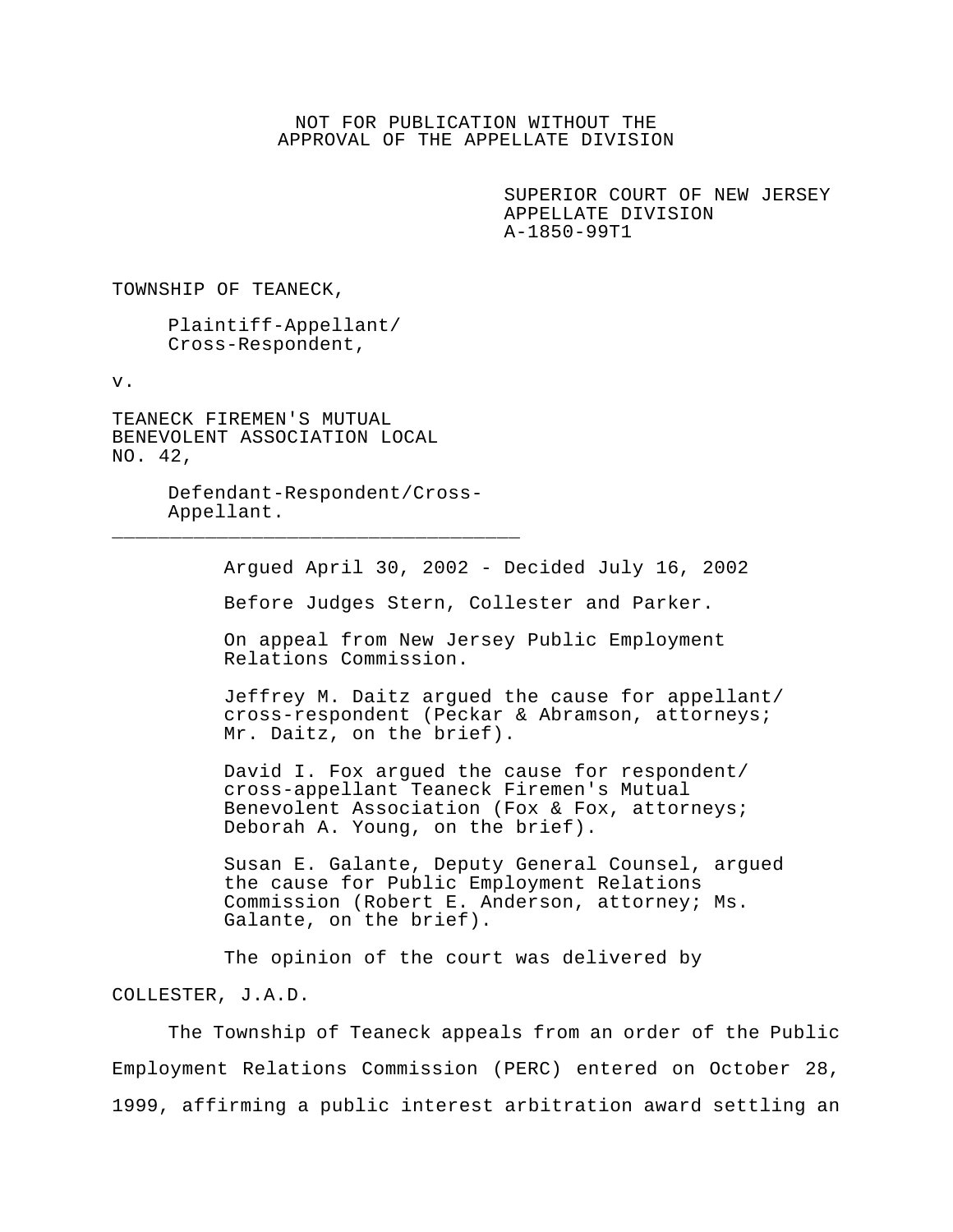impasse in collective bargaining negotiations between Teaneck and the Teaneck Firemans Mutual Benevolent Association Local 42 (FMBA), which represents Teaneck's sixty-eight rank and file firefighters. The FMBA cross-appeals from that portion of the order modifying the arbitration award. We affirm in part and reverse in part.

The collective bargaining agreement between the parties had expired on December 31, 1996, and attempts to negotiate a successor agreement failed. FMBA declared an impasse in negotiations and filed a petition with PERC on January 2, 1997, to initiate compulsory interest arbitration pursuant to the Police and Fire Public Interest Arbitration Reform Act (the Reform Act), N.J.S.A. 34:13A-14a to -16.6.

PERC provided a list of arbitrators from its special panel, and the parties mutually agreed on Carl Kurtzman. Accordingly, Timothy Hundley, PERC's acting arbitration director, appointed Kurtzman in February 1997. After unsuccessful attempts to mediate the dispute, Kurtzman asked to be relieved of the assignment on grounds that the FMBA had requested his withdrawal. Over Teaneck's objection, Hundley accepted Kurtzman's resignation. Since the parties could not agree on a new arbitrator, Hundley appointed James Begin from PERC's special panel.

After conducting hearings on diverse dates between June and October 1998, Begin issued a decision on March 15, 1999: (1) awarding salary increases within the percentages requested by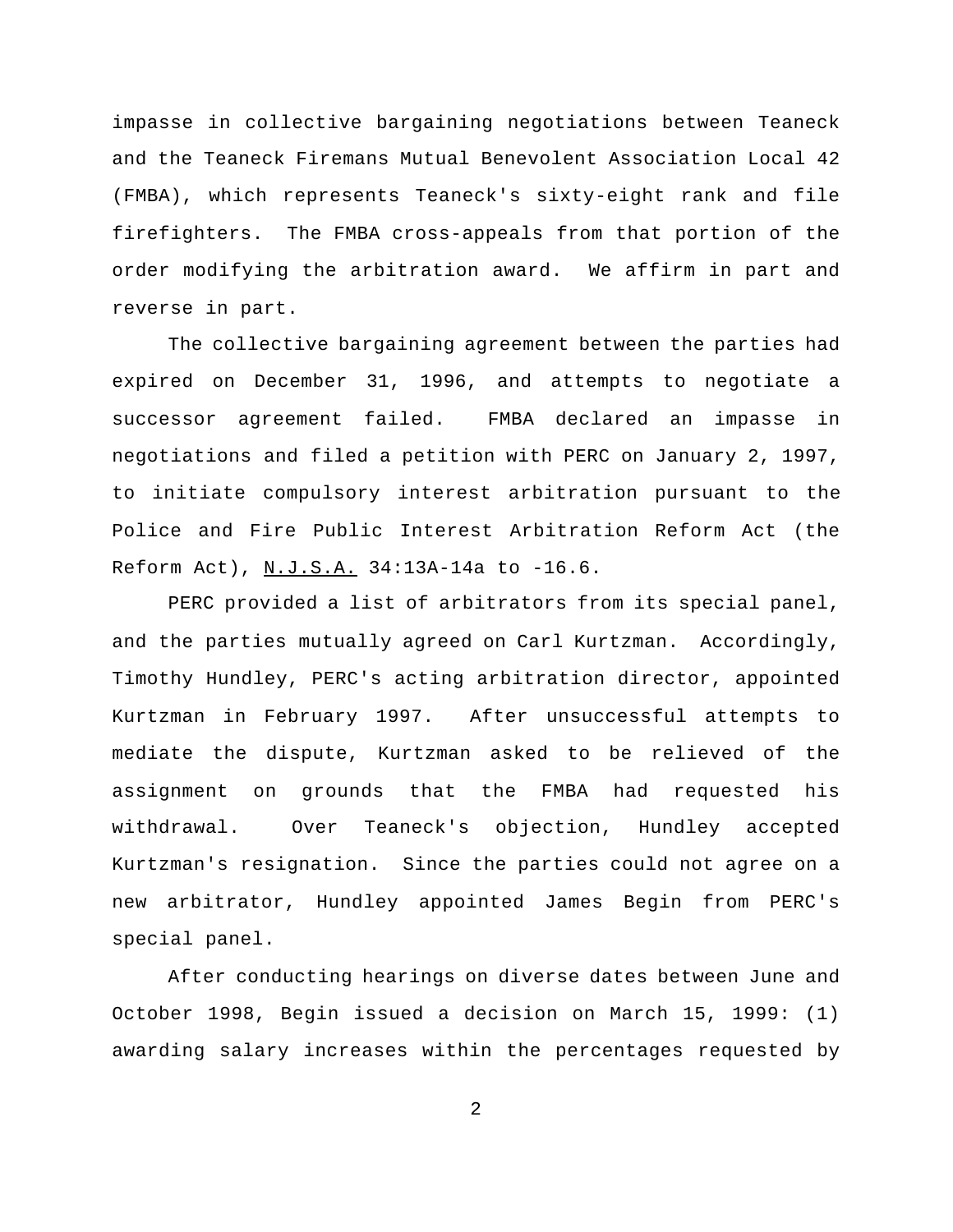the parties; (2) granting a two percent stipend for firefighters with emergency medical training (EMT) certifications; and (3) adopting on a trial basis a new shift schedule for FMBA firefighters of a twenty-four hour shift, followed by seventytwo hours off duty, known as a "24/72."

Teaneck filed a notice of appeal to PERC in March 1999. After hearing oral argument, PERC issued its decision on October 29, 1999, affirming the arbitrator's award but modifying the implementation of the 24/72 schedule pending either agreement for the parties or the adoption of the 24/72 schedule for the fire officers' unit. Teaneck appealed from PERC's decision<sup>1</sup>, and the FMBA filed a notice of cross-appeal as to PERC's modification of the arbitrator's order implementing the 24/72 work schedule.

By far the most contentious issue before the arbitrator was the FMBA's proposed change in shift schedule to a 24/72. The Teaneck firefighters worked two ten hour days followed by twenty-four hours off, then two fourteen hour nights, followed by seventy-two hours off, which is known as a "10/14" schedule. Under either shift schedule the firefighters work forty-eight hours in an eight day tour. Testifying for the FMBA, Paul Chrystal, a member of the Union Township Fire Department and battalion chief, said that the 10/14 shift was in effect in

<sup>&</sup>lt;sup>1</sup> Teaneck has since implemented the salary increases and modifications of the contractual agreements procedure as determined by the arbitrator and does not raise these issues on appeal.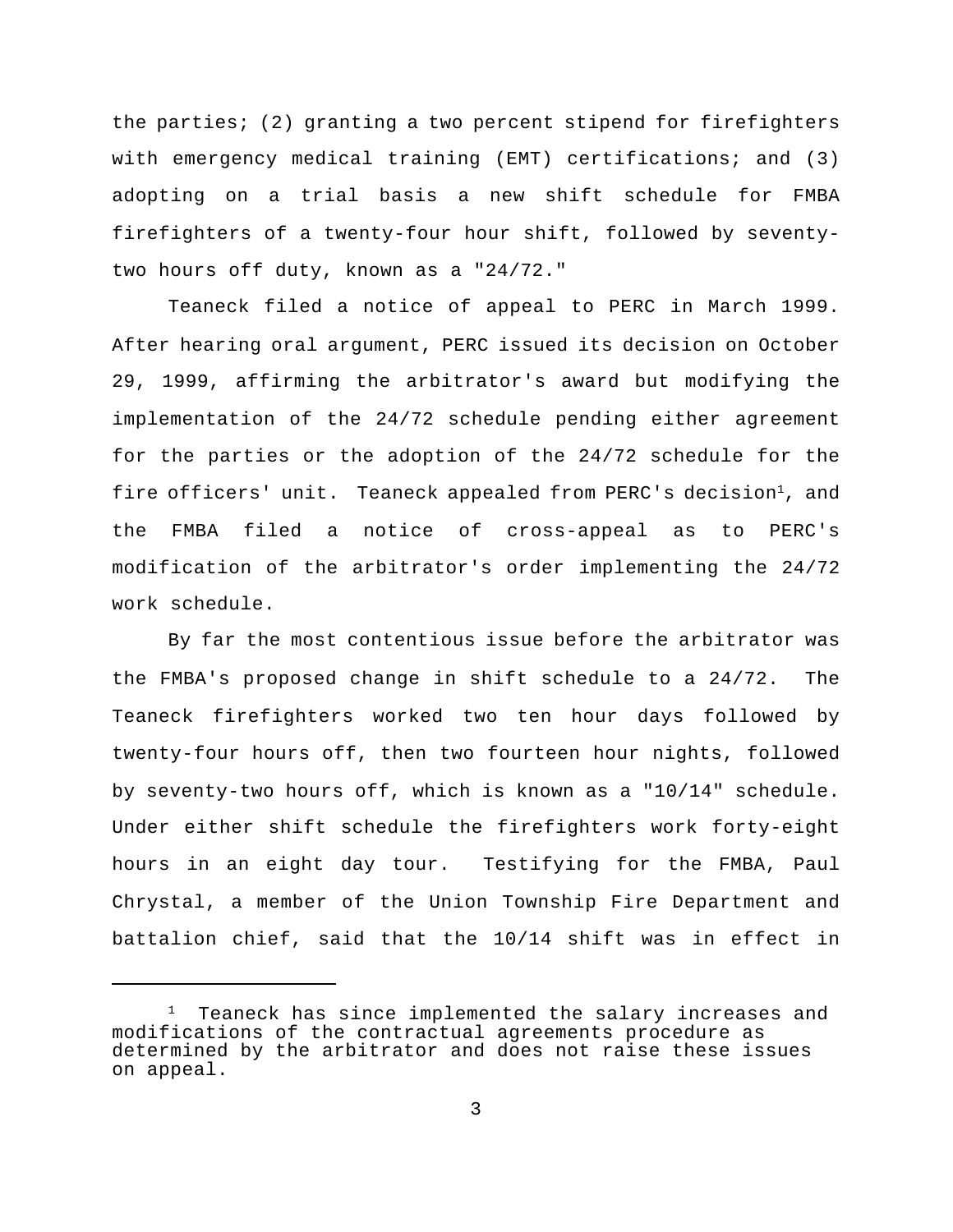Union from 1960 to 1979 when the change was made to the 24/72 shift. He participated in an evaluation of the change prepared by both the officers' and rank-and-files' local unions of the last six years of the 10/14 shift (1974-1979) and the first six years of the 24/72 shift (1980-1986). Chrystal testified there was a ninety-five percent increase in services provided (classified alarms, inspections and non-emergency aid) as a result of the change to the 24/72 shift, a twenty-three percent decrease in firefighting injuries, a thirty-five percent decrease in sick leave, a fifty-eight percent decrease in overtime and a thirty-eight percent decrease in civilian injuries.

Chrystal attributed each of the improvements to the adoption of the 24/72 schedule. He claimed the decrease in firefighter injuries was due to the increase in recuperative time to seventy-two hours; the decrease in civilian injuries because of an increase in fire prevention activities; and the decrease in overtime as a result of the diminished number of injuries and sick leave. He explained that the more recuperative time for firefighters translated to less sick time and fewer injuries because seventy-two hours was "an optimal recuperation time for a firefighter's body to eliminate toxins" from inhaling gases, which posed the greatest risk to firefighters. He added that the new schedule raised morale with more sustained quality time off. It also gave more opportunity for firefighter training because firefighters working weekend days on the 10/14 shift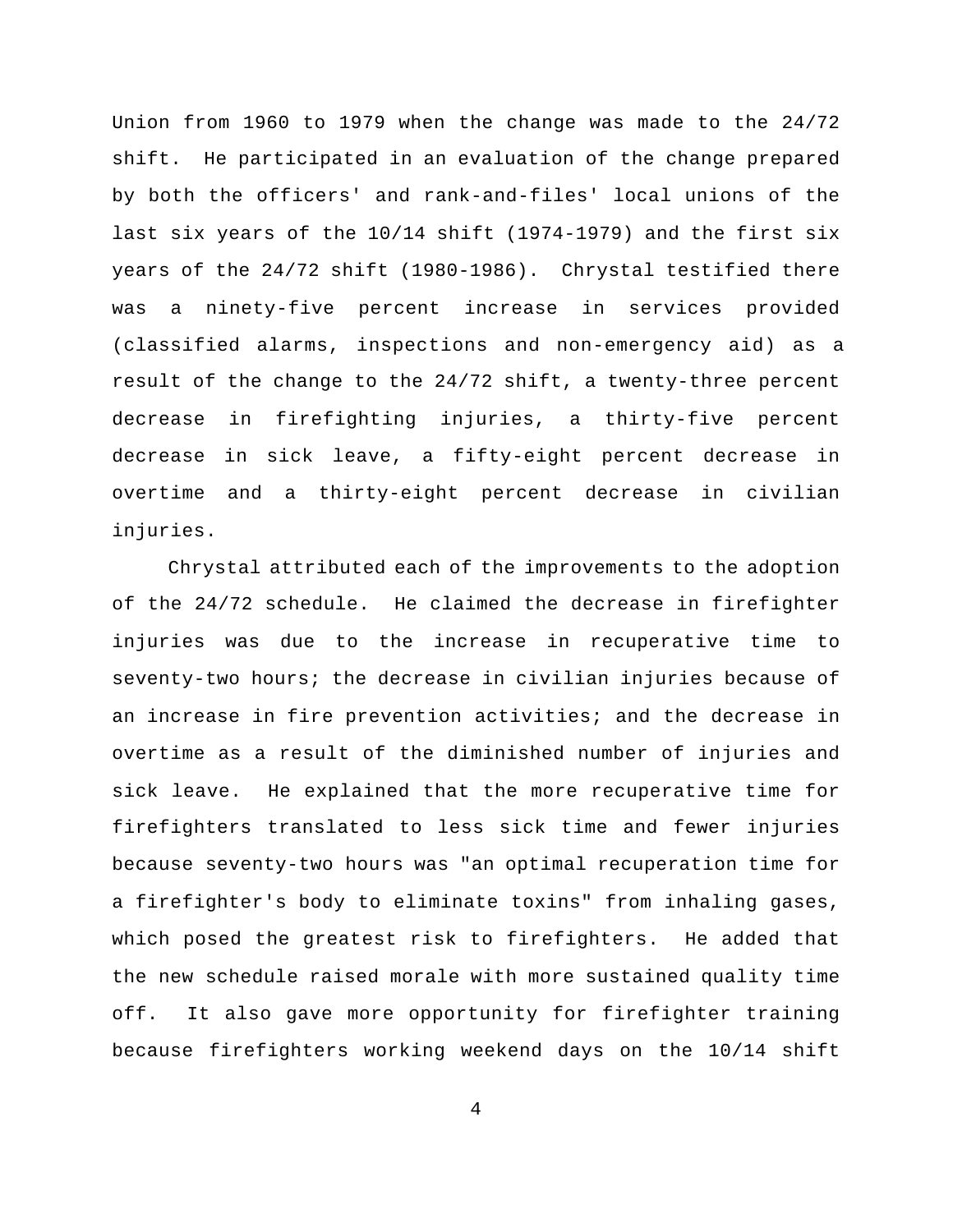would go eight days before the weekday training division could work with them while only four days would elapse on the 24/72 shift. Chrystal testified further that in both New Jersey and throughout the United States there was a significant trend toward adoption of the 24/72 shift for firefighters and that the International Association of Firefighters approved the 24/72 shift because it resulted in fewer firefighter fatalities.

Supporting Chrystal's testimony was William Lavin, president of the New Jersey FMBA and the Elizabeth Local, who testified that when Elizabeth changed from the 10/14 shift to the 24/72 shift in 1976, there was a 3800 man-hour reduction in sick leave in the first year. He added that the new schedule resulted in an improvement in production, service, training and motivation. Moreover, the City of New Brunswick accepted the change to the 24/72 shift because it was "better for the health of the firefighters."

Testifying for Teaneck in opposition to the change to the 24/72 shift was William Norton, Teaneck's Fire Chief. He opposed the switch on grounds that it would impede proper supervision. He claimed the new schedule would require another deputy chief and staff officer to maintain the department's dayto-day operations.<sup>2</sup> Most significant was his testimony that the continuity of supervision would suffer from the change for the

 $2$  The FMBA represents that "since the time of the Chief's testimony, an additional Deputy Chief position has been filled by the Township."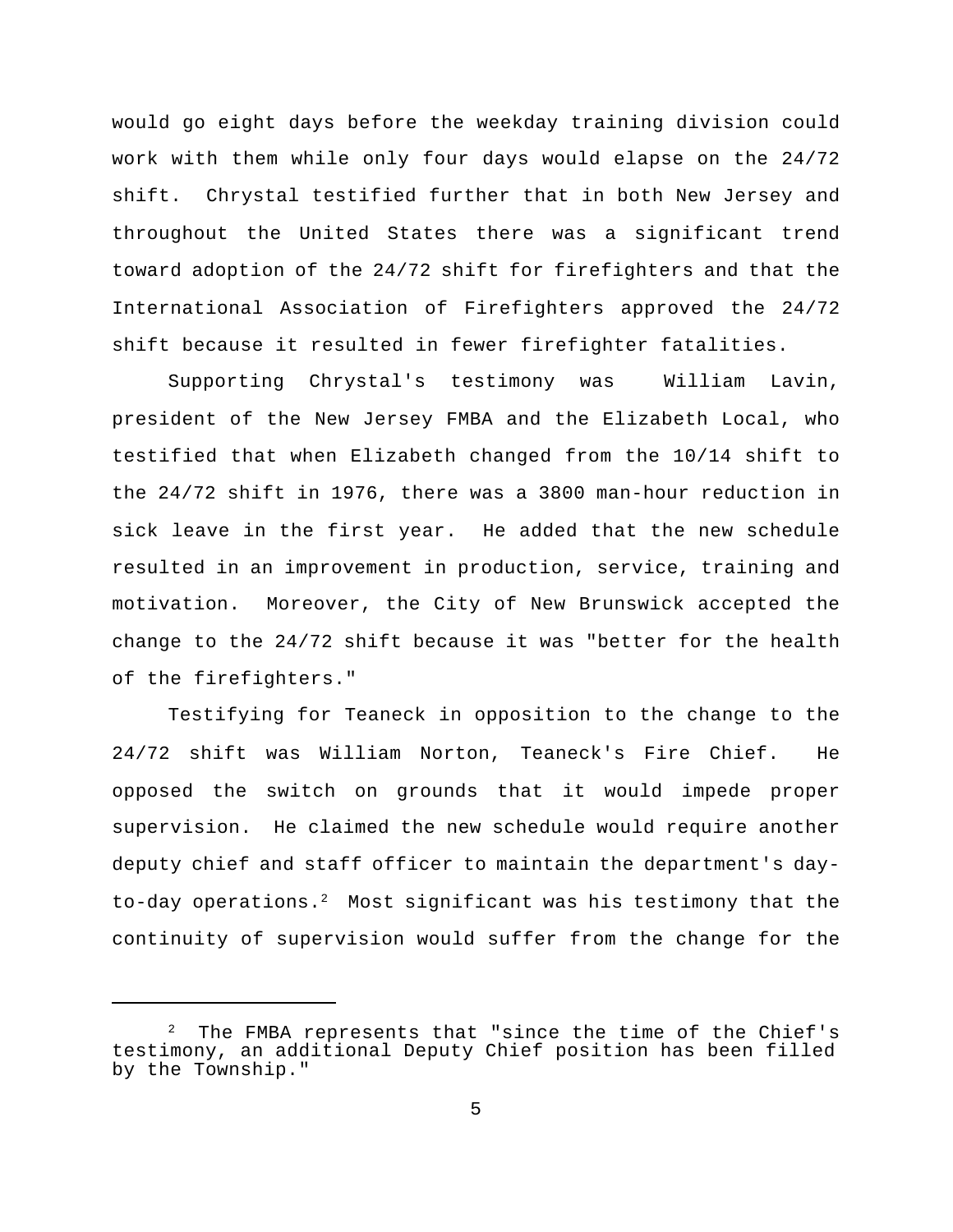rank-and-file to a 24/72 while the officers were on the 10/14 schedule.

Prior negotiations with the officers unit, Local 242, culminated in interest arbitration under the Reform Act, and one of the issues involved a proposal by the officers for a change to a 24/72 shift. Teaneck opposed, and the arbitrator rejected the shift change. In the Matter of Tp. of Teaneck and Prof'l Officers Ass'n (PERC Docket No. IA-97-58, Sept. 4, 1998). The subsequently negotiated agreement with the Teaneck officers continued the 10/14 shift and expires in 2004.

Gary Saage, Teaneck's municipal manager, testified that it would be "chaotic" to have officers and rank-and-file firefighters on different schedules. Notably, the officers and rank-and-file in both Union and Elizabeth adopted the 24/72 schedule at the same time. Nonetheless, Chrystal opined that effective supervision could occur with the two groups on different schedules.

Chief Norton further testified that he understood from other fire chiefs that firefighters on the 24/72 shift moved farther away from their municipalities, which made it more difficult to recall them. However, Lavin disputed this claim, stating that the change to the 24/72 did not result in more firefighters moving out of town in either Elizabeth or Union. While Chief Norton acknowledged the possibility of improvement in morale and less use of sick leave and overtime with the 24/72 shift, he was fearful that the firefighters might use less sick time during a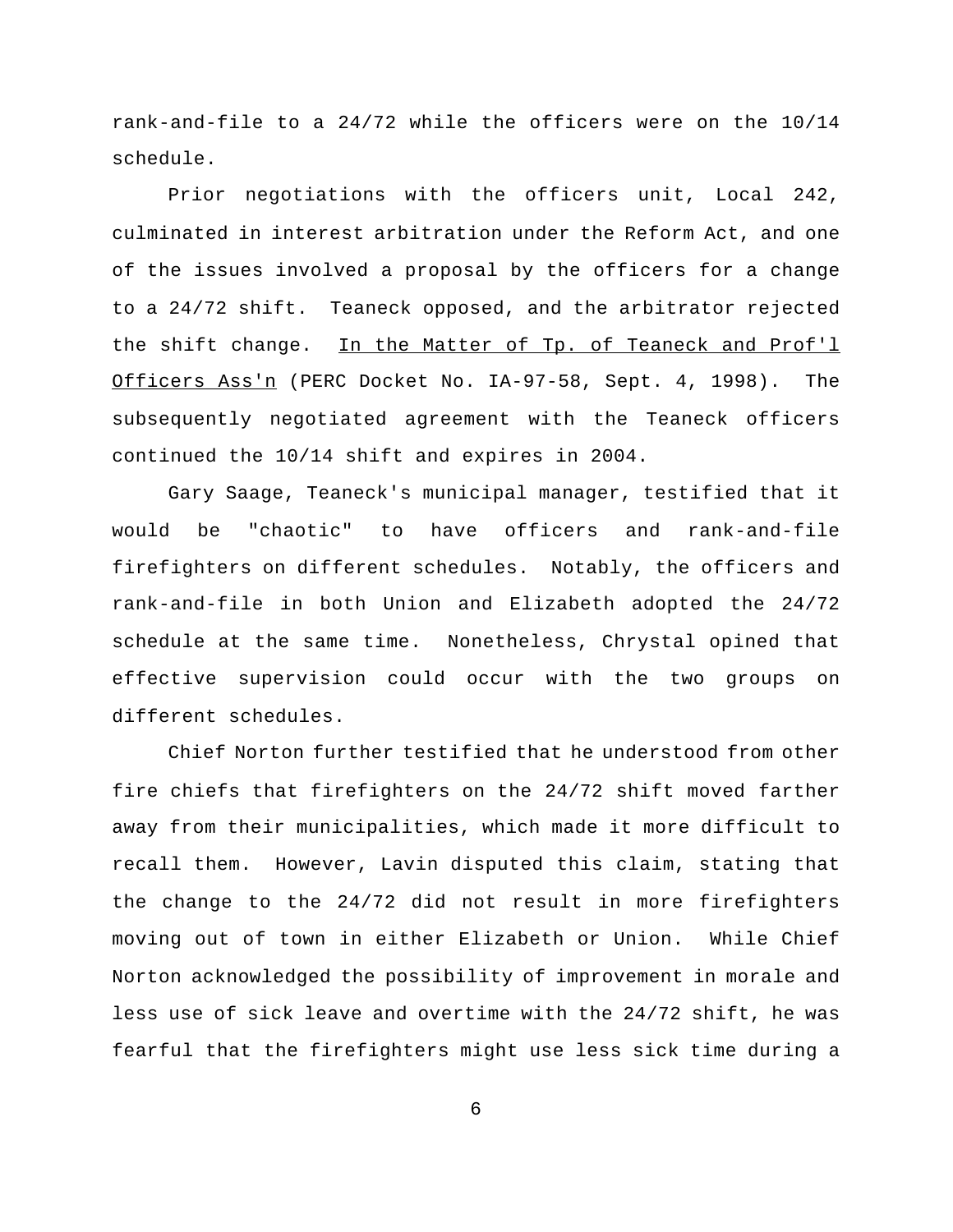trial period and then return to increased sick leave, which he claimed was already "out of control."

Regarding the proposed EMT stipend, Chief Norton and Richard Silvia, a Teaneck captain, explained that firefighters render first aid at accident and fire scenes until the ambulance corps or paramedics from a hospital arrive. They stated there had been a substantial increase in medical calls. Seven rank-andfile Teaneck firefighters had obtained EMT certifications and were seeking an EMT stipend. According to an exhibit produced by the FMBA, nine other fire departments in the area awarded EMT stipends ranging in amounts from \$1,250 to \$3,471. Municipal manager Saage testified that Teaneck encouraged firefighters to take the EMT training and paid for them to maintain their certification. However, he said that as a matter of policy, the Township did not pay stipends for certifications.

Both sides presented testimony on Teaneck's ability to fund the FMBA's economic proposals. Raphael Caprio, the FMBA's expert in municipal budgets, reviewed Teaneck's budgets and financial data and concluded that Teaneck was financially sound and able to fund the FMBA's proposal. Saage countered Caprio's analysis and stated that he anticipated a budget deficit in 1998.

After receiving and considering the evidence and testimony, the arbitrator ruled in favor of both the 24/72 shift schedule and a stipend for EMT firefighters. He relied on the prevalence of the 24/72 schedule in other communities, the findings of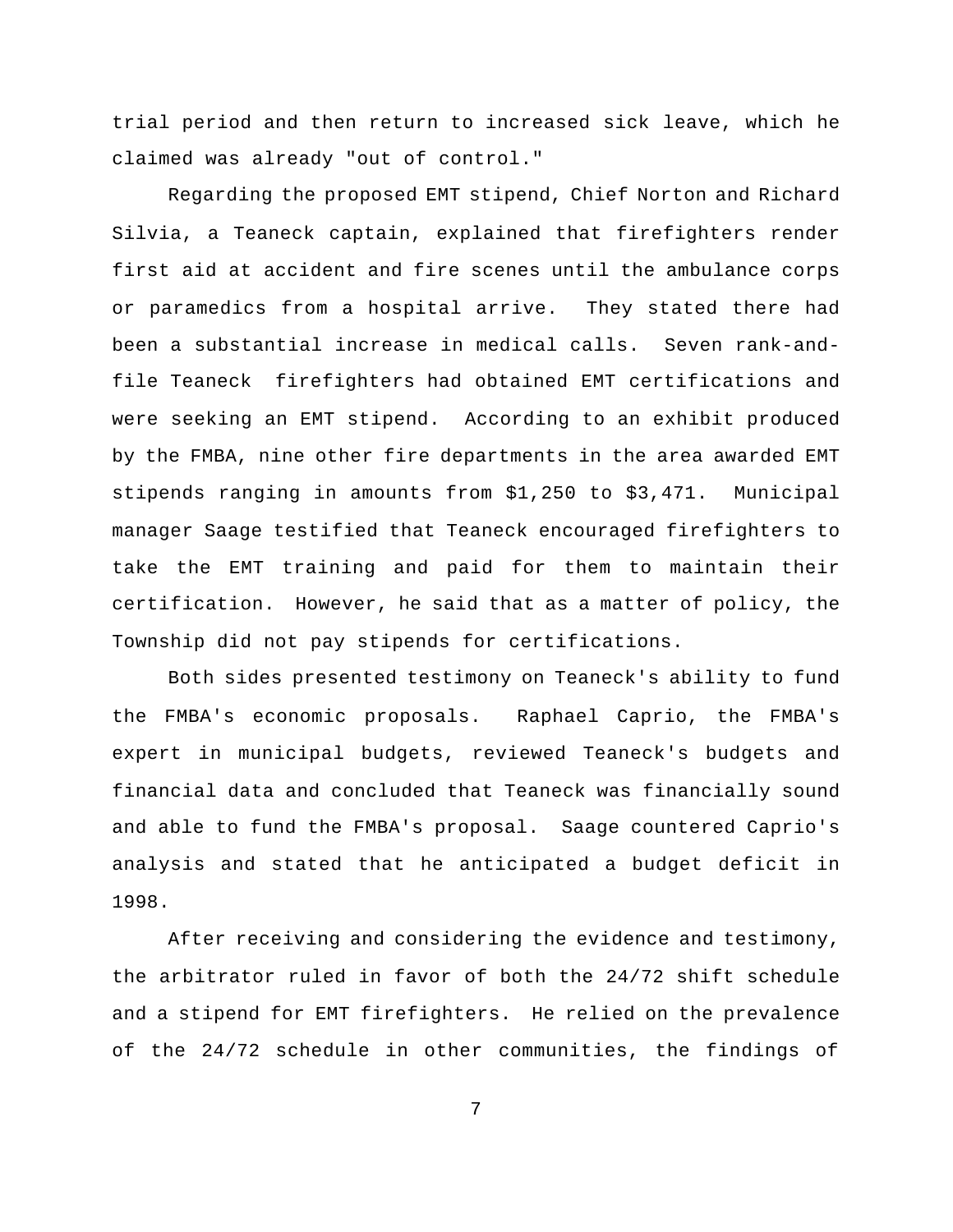Union's twelve year study, the favorable results from the schedule change in Elizabeth, and Chrystal's testimony that the officers and rank-and-file could work effectively on different schedules. He rejected Chief Norton's objections as speculative and noted that Teaneck offered no direct evidence from the New Jersey communities with the 24/72 schedule to indicate any substance to the concerns expressed by the Chief. He found that "the substantial benefits of the 24/72 schedule to all parties, the Town, the firefighters, and the public, justifies undertaking a trial run." He added that the 24/72 schedule should not continue beyond a trial period unless both parties, or an arbitrator if they could not agree, were convinced that the new schedule achieved the "objectives of (1) improving moral, (2) reducing sick leave, (3) reducing overtime, (4) enhancing training, (5) maintaining or improving productivity using the same number of firefighters and work hours, and (6) reducing firefighter and civilian injuries." He recommended the parties appoint a joint committee to evaluate the impact of the new schedule and that Teaneck consider implementing the same schedule for its fire officers.

With respect to the EMT stipend, the arbitrator found three compelling reasons for awarding a two percent stipend for EMT certification: (1) the "demonstrable increase in the first medical response workload"; (2) the award of EMT certification stipends in other communities in amounts higher than the two percent awarded here; and (3) as a "quid pro quo" for a change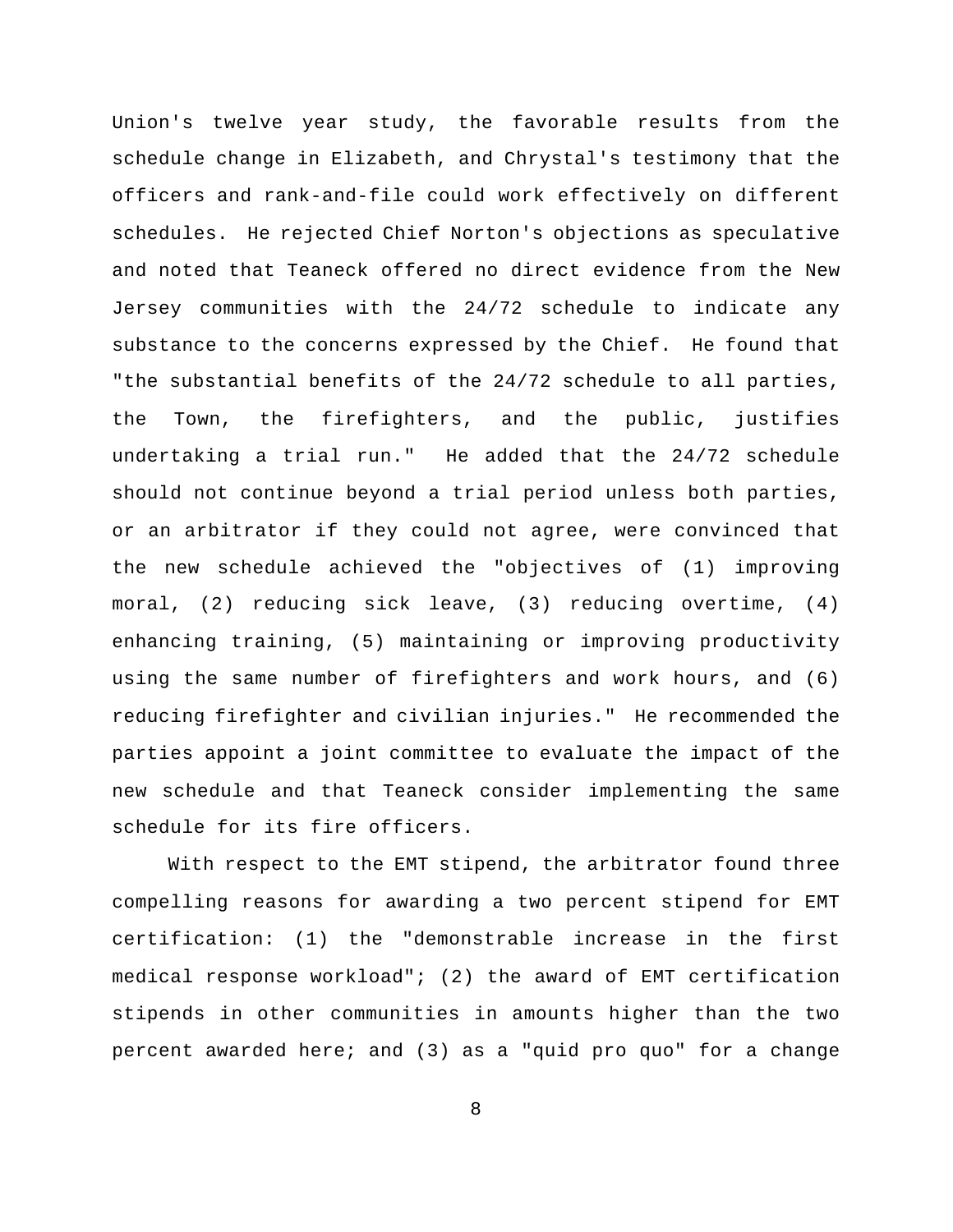in dates of salary increases.

Teaneck appealed the arbitrator's decision and award to PERC in March 1999. PERC approved the arbitrator's findings on the desirability of the 24/72 schedule based on the FMBA's largely undisputed evidence, but it determined that the arbitrator should have given more weight to the consequences of different work schedules for the rank-and-file and the officers. Finding that supervision would be impaired with the two units on different schedules, PERC delayed implementation of the new schedule until it could be employed for both units.

PERC also found that the evidence supported the arbitrator's award of the stipend for EMT certification. PERC reasoned that because Teaneck encouraged firefighters to obtain EMT certification, "the arbitrator reasonably concluded that it was appropriate, as part of an overall economic package, to compensate those unit members who obtained training that their employer believed was useful, although not required, for their position."

Teaneck appeals from both the award of an EMT stipend and the approval of a 24/72 work schedule, claiming that the issues were non-negotiable management prerogatives. It also asserts that the removal of Kurtzman as arbitrator was without good cause, violated the New Jersey Employer-Employee Relations Act, N.J.S.A. 34:13A-1 to -30, and was arbitrary and capricious.

With respect to recusal by Kurtzman, PERC asserts that when an interest arbitrator acts as a mediator and mediation is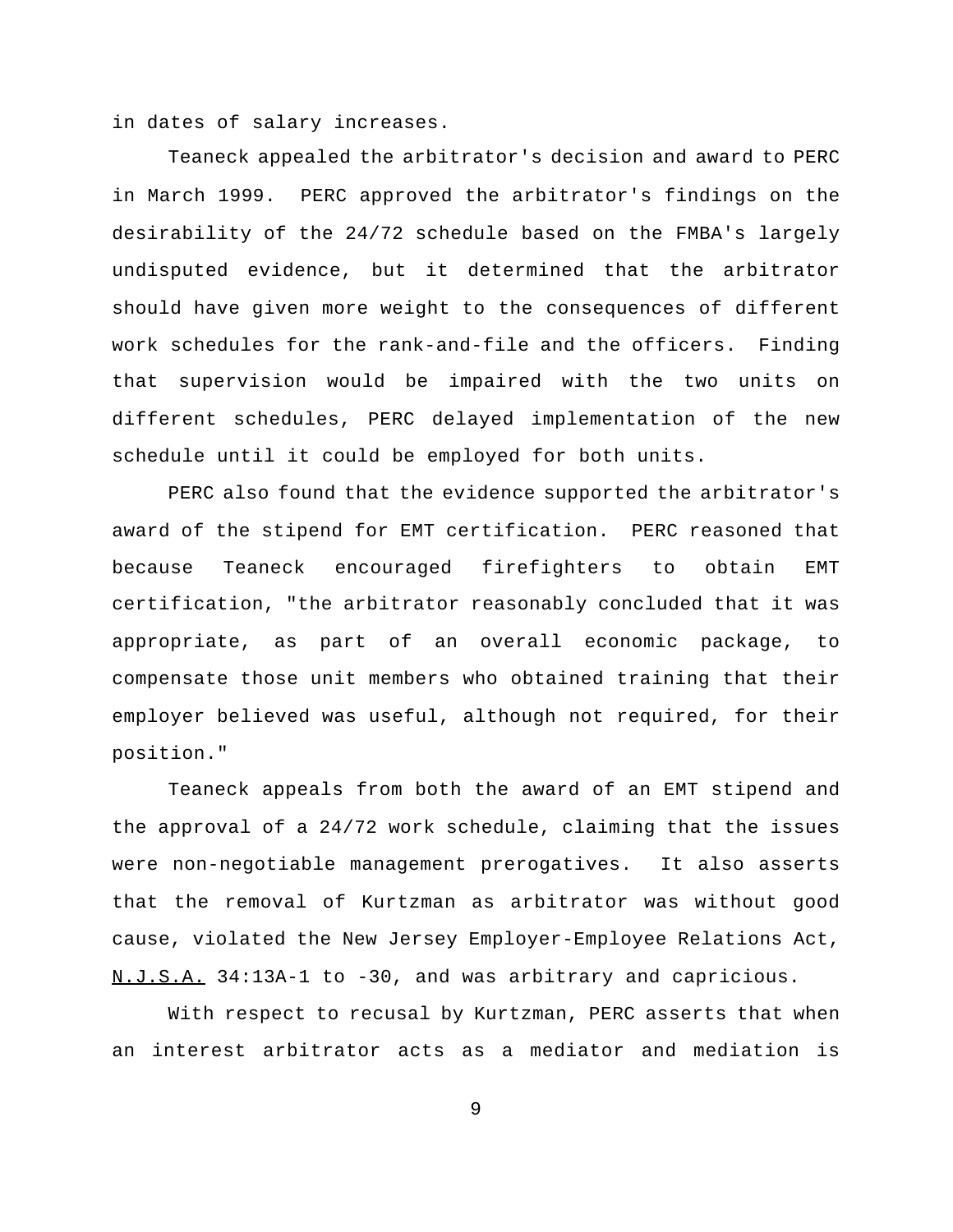unsuccessful, most interest arbitrators will withdraw from a case if one party so requests. Therefore, PERC contends its decision to allow Kurtzman's withdrawal was consistent with interest arbitration practice. Furthermore, PERC emphasized that Kurtzman resigned and was not removed.

Kurtzman's resignation was obviously with reluctance. He wrote to PERC's acting arbitration director explaining that he had conducted five mediation sessions with the parties and submitted two mediation recommendations. He related that the FMBA failed to ratify his second recommendation and requested that he resign while Teaneck objected to his withdrawal. Kurtzman noted that this was the first time in twenty-six years as an arbitrator for PERC that a party had asked him to withdraw. He added that he felt confident he could conduct the arbitration hearing and issue an award consistent with the statutory criteria without reference to the prior settlement discussions and feared that honoring the request for withdrawal "could inhibit aggressive mediation efforts by arbitrators." On the other hand, he was concerned that litigation over the arbitrator would substantially delay resolution of the impasse and therefore asked to be relieved "so that the impasse may be expeditiously resolved."

We find no basis in Teaneck's claim of error with regard to the replacement of Kurtzman as arbitrator. The record substantiates that PERC did not remove Kurtzman; it approved his withdrawal. Teaneck has failed to show how this action honoring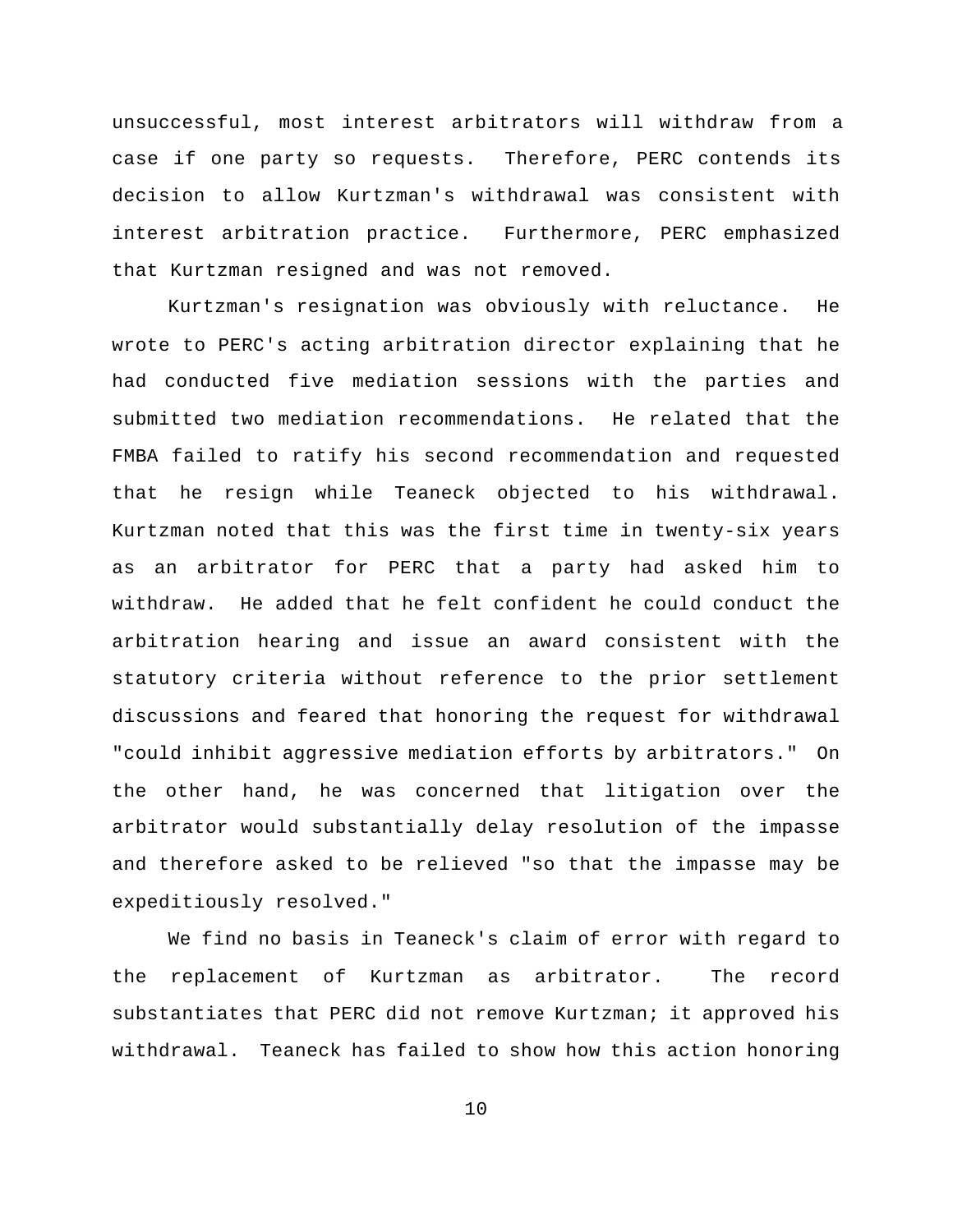Kurtzman's request was in any way arbitrary or capricious. PERC's decision is entitled to deference. See N.J.A.C. 19:16-5.6(d) and (e). We find no error in its actions. Cf. Aberdeen v. PBA Local 163, 286 N.J. Super. 372 (App. Div. 1996).

Teaneck contends that PERC erred in affirming the shift change to a 24/72 and in ordering EMT stipends on grounds that these were issues of managerial prerogative and not negotiable or arbitrable. It argues that the schedule change would interfere with its governmental policy interest in maintaining stability, continuity, supervision and efficient operation of the fire department. It further maintains that the award of EMT stipends would impede its authority to address staffing levels and determine whether EMT services should be maintained.

It is undisputed that Teaneck did not file a scope-ofnegotiations petition with PERC stating that negotiations were not appropriate on either the shift change or the EMT stipend. Absent a pre-arbitration scope petition asserting that negotiations are not permitted on a subject, the parties are deemed to have agreed to arbitrate all unresolved issues. N.J.A.C. 19:16-5.5(b) and (c). A party cannot go through the negotiations process and then argue it was not required to engage in that process because the subject was not mandatorily negotiable. The PERC regulations specifically provide that when a party contends that an unresolved issue is not within the required scope of negotiations, and the other party disagrees, the party seeking to exclude the issue from negotiations "shall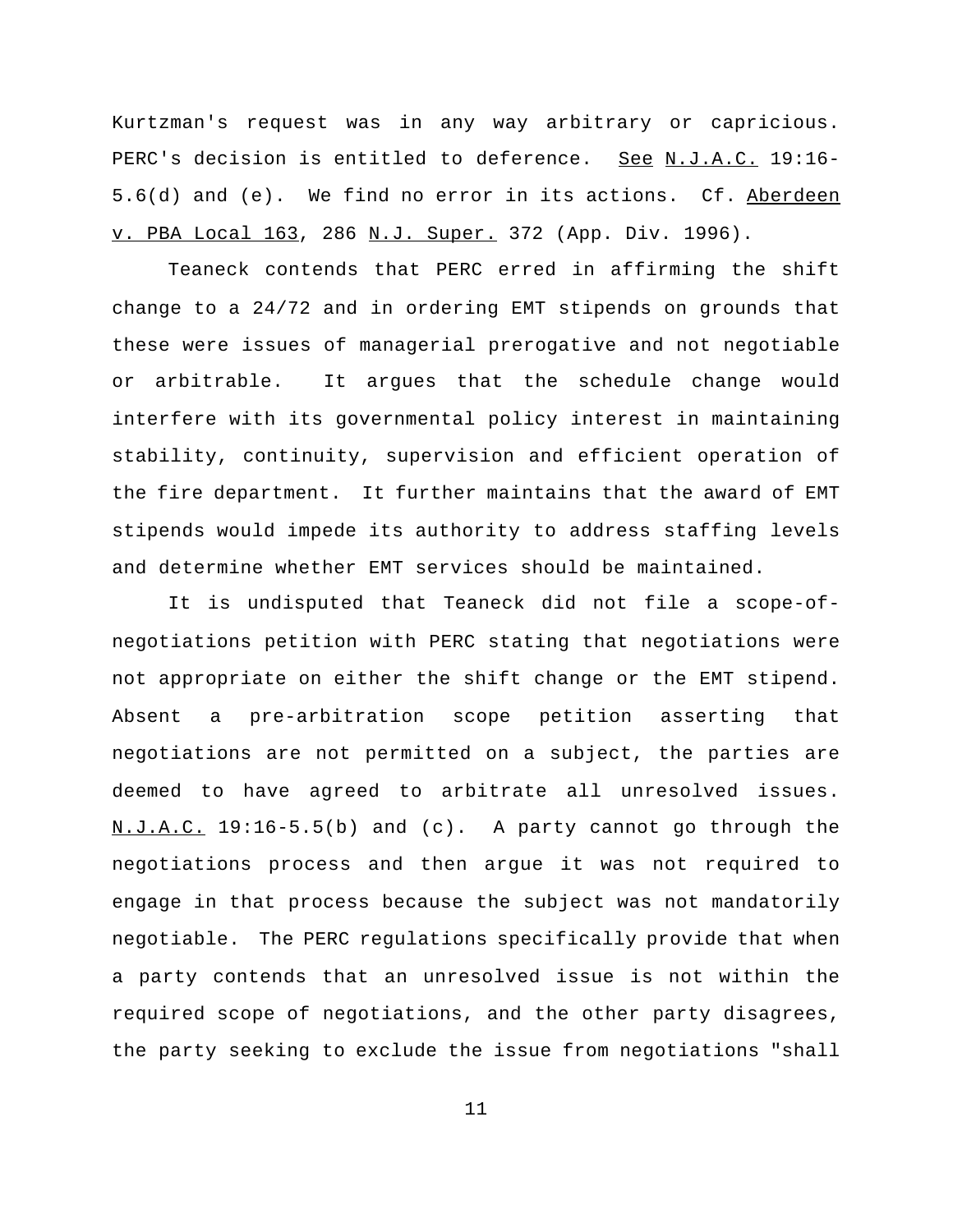file with [PERC] a petition for scope of negotiations determination." N.J.A.C. 19:16-5.5(c). The regulation continues:

> This petition must be filed within 14 days of receipt of the notice of filing of the<br>petition requesting the initiation of petition requesting the initiation of compulsory interest arbitration. failure of a party to file a petition for scope of negotiations determination shall be deemed to constitute an agreement to submit all unresolved issues to compulsory interest arbitration.

[Ibid.]

In this instance Teaneck did not raise the issue of the arbitrability of the EMT stipend by filing a scope-ofnegotiations petition before PERC and therefore cannot now argue that the issue was not a negotiable one. PERC's decision on the scope-of-negotiations will stand unless it is clearly demonstrated to be arbitrary and capricious under N.J.S.A. 34:13A-16(g). See City of Jersey City v. Jersey City PBA, 154 N.J. 555, 568 (1998); Matter of Hunterdon County Board of Chosen Freeholders, 116 N.J. 322, 329 (1989). Therefore, Teaneck is estopped from arguing the issue of negotiability of the EMT stipend.<sup>3</sup>

Therefore, we limit consideration of Teaneck's arguments to the issue of whether sufficient evidence supported PERC's

<sup>&</sup>lt;sup>3</sup> We further note that the Supreme Court has held that additional compensation for education or training that is not a job requirement is a mandatorily negotiable subject. Board of Ed. of City of Englewood v. Englewood Teachers Ass'n, 64 N.J. 1, 5-6, 8 (1973).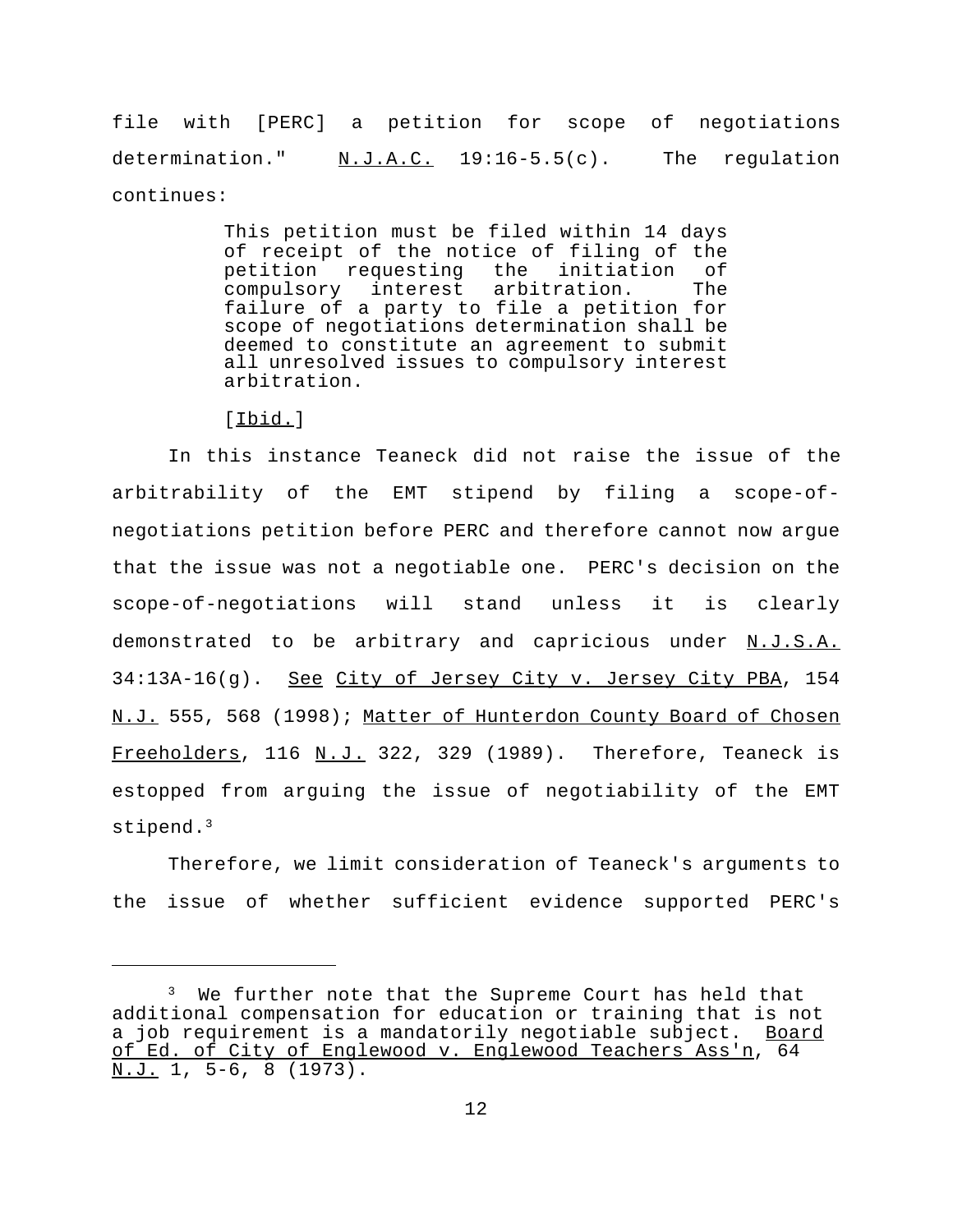determination with regard to the criteria set forth in N.J.S.A.  $34:13A-16(q)$ .

The arbitrator awarded the EMT stipend in part because he found that it was in the public interest for firefighters to have EMT training. He also noted the increase in medical response workload in Teaneck and the number of other municipalities in the area granting such stipends. He estimated the eight firefighters with EMT training would cost Teaneck \$8,448 in 1999 for the two percent stipend. PERC affirmed the arbitrator. While recognizing a governmental policy issue arises as to whether a fire department is authorized to provide EMT services, the issue was not raised in the instant case since the fire department in Teaneck provided EMT training over a period of a year.

Our scope of review of PERC decisions reviewing arbitration is sensitive, circumspect and circumscribed. Hunterdon, supra, 116 N.J. at 328. PERC's decision will stand unless clearly arbitrary or capricious. Matter of Bridgewater Tp., 95 N.J. 235, 244-45 (1984). We find no basis to overturn the determination by PERC affirming the award of the EMT stipend.

The issue as to Teaneck's failure to file a scope of negotiations petition respecting the proposed 24/72 shift change comes from a different procedural posture. The 24/72 work schedule was listed in FMBA's January 1997 petition. While not filing a scope of negotiations petition, the Township participated in the five hearing dates with considerable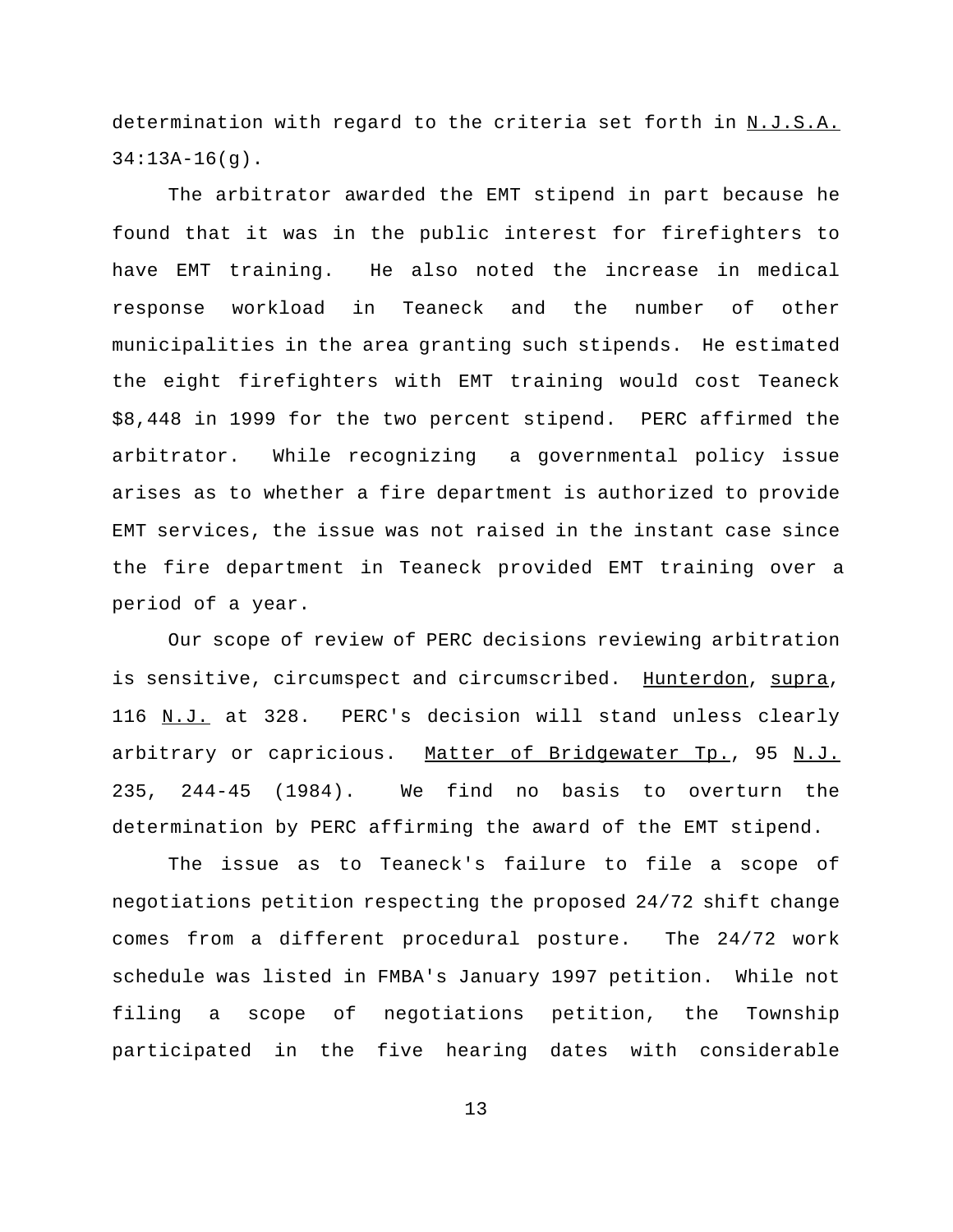testimony concerning the work schedule. While Teaneck raised its negotiability arguments before the arbitrator, he had no authority to rule on it. N.J.S.A. 34:13A-5.4d; N.J.A.C. 19:16-5.7(h).

The situation here is analogous to that in In the Matter of Tp. of Delran and Delran Twp. SOA, 25 NJPER 166 (¶30076 1999), in which the Township challenged the arbitrability of a proposal, first before the arbitrator who rejected the argument, and then on appeal before PERC. PERC said:

> This type of threshold challenge to the arbitrator's jurisdiction and the legal arbitrability of a proposal, like a more typical scope of negotiations challenge, can affect the issues that will be considered in a proceeding and, therefore, should be made and decided before the arbitrator's final opinion and award. See N.J.A.C. 19:16- 5.5(c).... Further, this type of challenge to the legal arbitrability of an interest arbitration proposal should be decided in the first instance by us, not the arbitrator...

> For these reasons, we hold that challenges to an arbitrator's jurisdiction or the legal arbitrability of a proposal, should, in the future, be made in the time and manner prescribed by N.J.A.C. 19:16-5.5(c).

[Delran, supra, 25 NJPER at 168.]

Both PERC and the FMBA argue that Teaneck should be estopped by virtue of its failure to assert a scope of negotiations petition, from contending that the work schedule was not negotiable since it would undermine the authority of the arbitrator and the arbitration system under PERC. However, unlike the issue of the EMT stipend the claim on non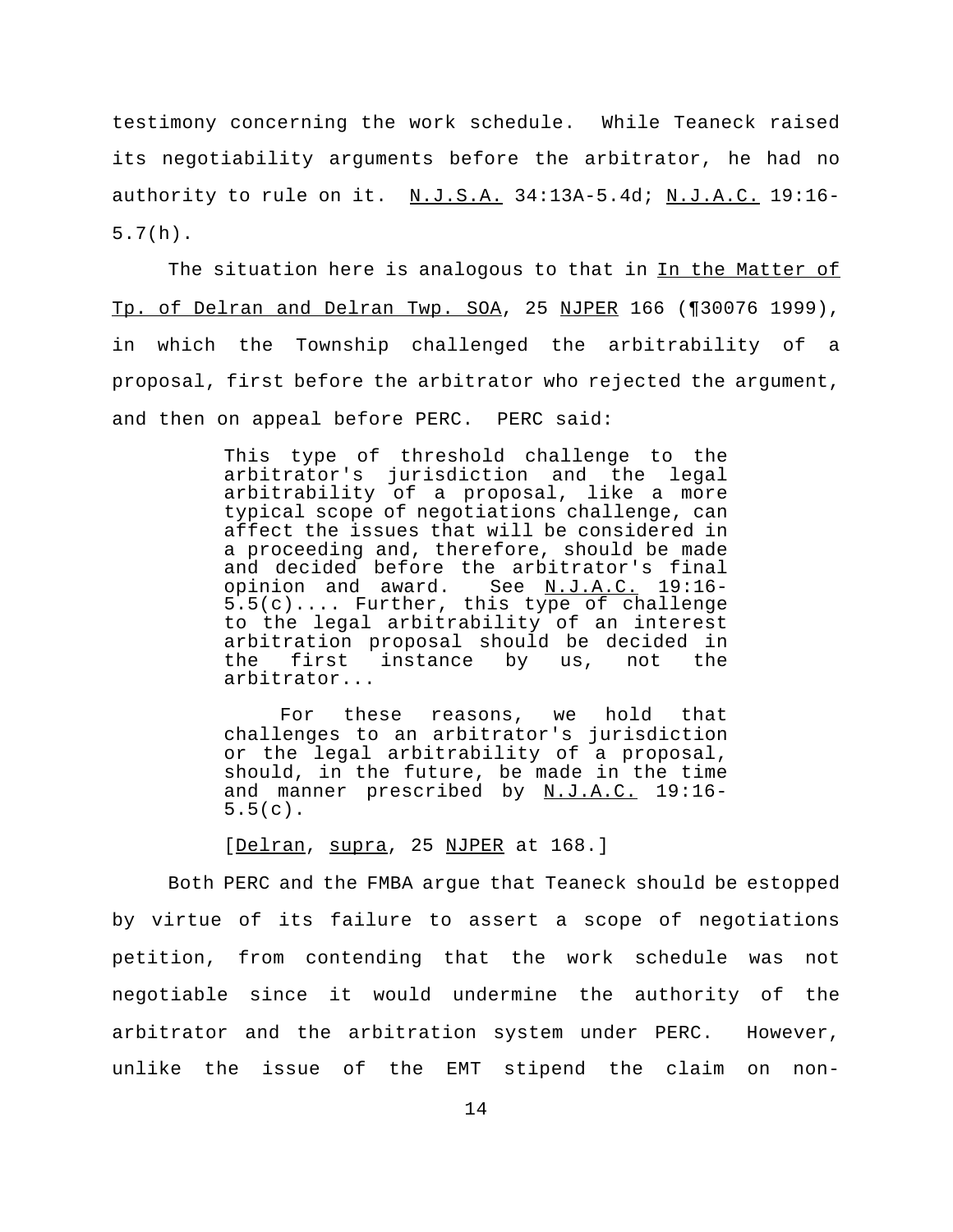negotiability was made by Teaneck before the arbitrator and, subsequently, before PERC. Moreover, PERC considered and decided the issue of negotiability after the arbitration hearing in the course of considering whether the evidence adduced at arbitration supported the award.  $N.J.S.A.$  34:13A-5.4d give PERC "the power and duty, upon the request of any public employer...to make a determination as to whether a matter in dispute is within the scope of collective negotiations."

We interpret N.J.A.C. 19:16-5.5(c) in light of N.J.S.A. 34:13A-5.4d to permit PERC to consider late challenges to a proposal's negotiability. The "agreement to submit all unresolved issues to compulsory interest arbitration," established in  $N.J.A.C.$  19:16-5.5(c) when a party fails to file a scope-of-negotiations petition, need not preclude a challenge to negotiability made after the arbitration when PERC decides to consider the issue. See Jersey City, supra, 154 N.J. at 567.

Under N.J.S.A. 34:13A-5.3, public employers and employees are authorized to negotiate "terms and conditions of employment." In the public sector, however, because the employer is government, the responsibility is to make and implement public policy through the political process, as opposed to negotiation and arbitration. The Supreme Court clarified the important distinction in Local 195, IFPTE, AFL-CIO v. State, 88 N.J. 393 (1982).

> [A] subject is negotiable between public employers and employees when (1) the item intimately and directly affects the work and welfare of public employees; (2) the subject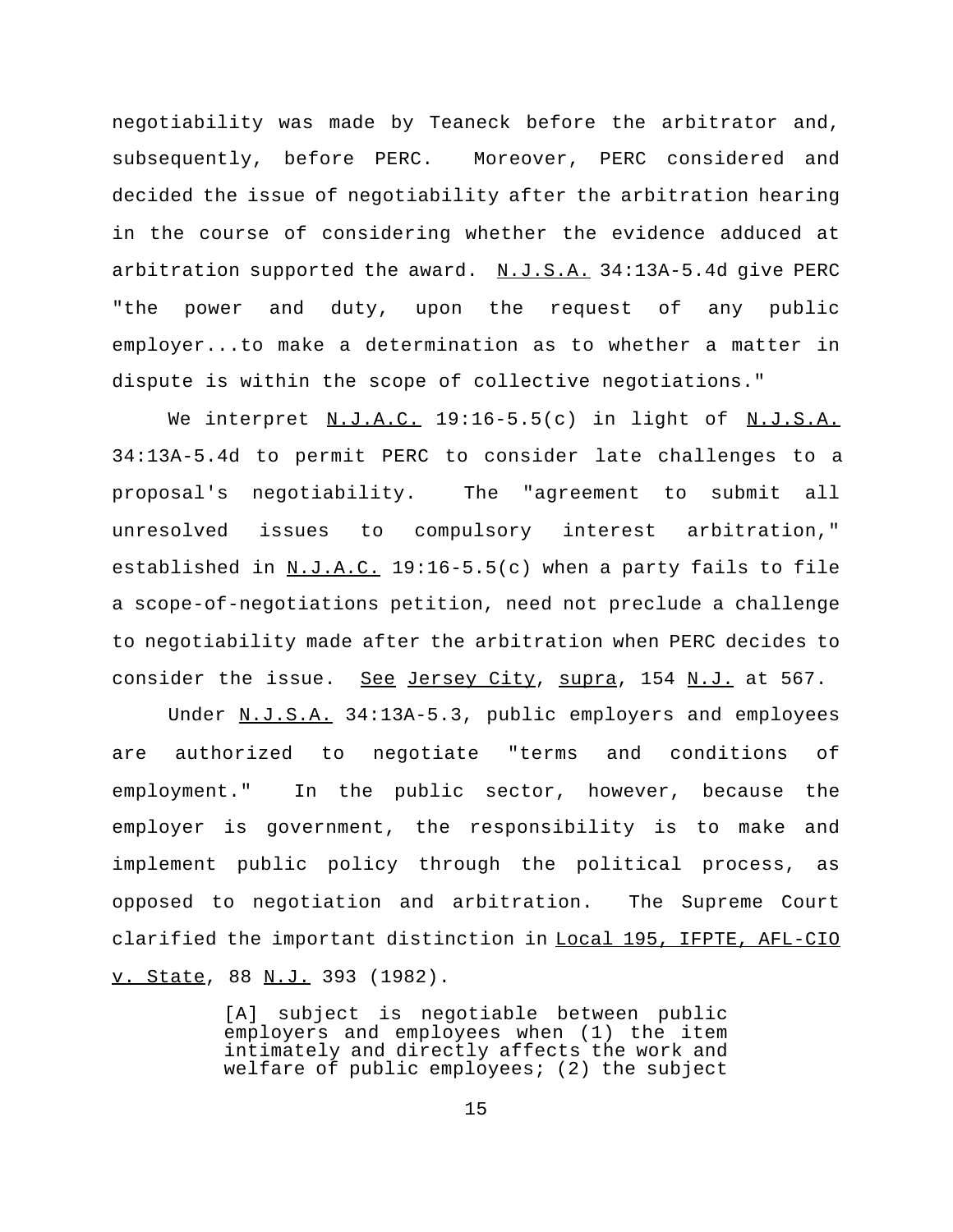has not been fully or partially preempted by statute or regulation; and (3) a negotiated agreement would not significantly interfere<br>with the determination of governmental with the determination of policy.

[Id. at 404-05.]

In making this last determination, the Court stated:

it is necessary to balance the interest of the public employees and the public employer. When the dominant concern is the<br>qovernment's managerial prerogative to managerial prerogative determine policy, a subject may not be included in collective negotiations even though it may intimately affect employees' working conditions.

[Id. at 405.]

Applying this standard, the court in **Local 195** held that a proposal to make a normal workweek consist of five consecutive workdays, where practicable, was negotiable. Id. at 411-12. The Court reasoned: "The contract provision in this case concerns the negotiable subject of individual work schedules rather than the formation of an overall calendar." Id. at 412. In Jersey City, supra, 154 N.J. at 574-75, the Court reaffirmed that the question of negotiability must be determined on a caseby-case basis.

In the instant case, the issue is whether the suggested change of shift schedule would interfere with Teaneck's managerial prerogative to determine public policy. Teaneck relies on Bor. of Atl. Highlands v. Atl. Highlands PBA Local 242, 192 N.J. Super. 71 (App. Div. 1983), certif. denied, 96 N.J. 293 (1984). There, the PBA proposed a work schedule that added a day off every three weeks, which the Borough alleged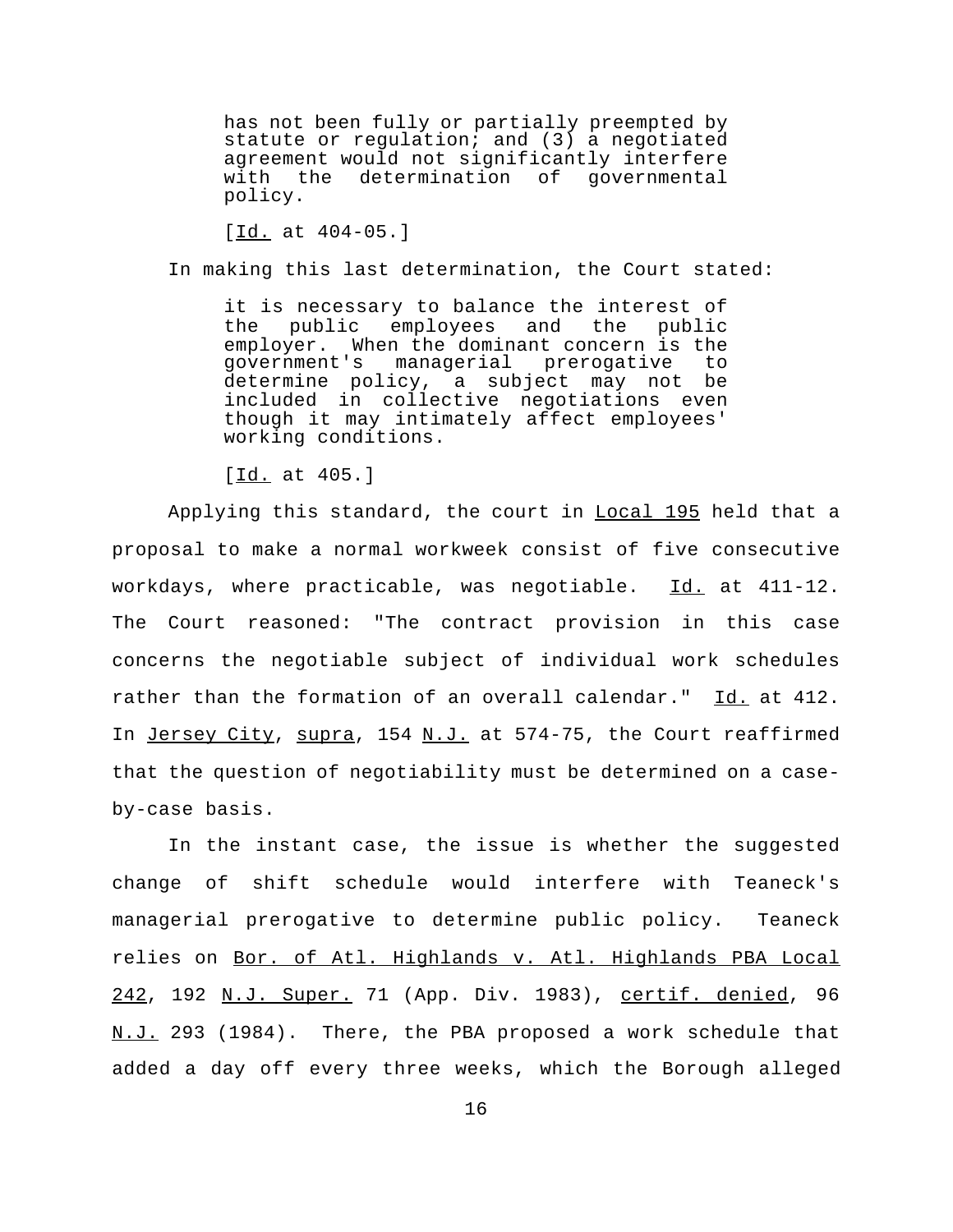would create gaps in necessary coverage and reduce the department's efficiency.  $\underline{Id.}$  at 74-75. We underscored the small size of the Borough and its police force, in concluding that "the fixing of the overall work schedule" was not negotiable because negotiation "would significantly interfere with the exercise of the inherent managerial prerogatives necessary to the proper operation of a police force." Id. at 77. In the instant case, the size of the force does not present the same issues. Moreover, the FMBA proposal does not reduce the firefighters' work time since under both the old and proposed shift schedules, they would work forty-eight hours every eight days.

Teaneck further relies on Irvington PBA Local No. 29 v. Town of Irvington, 170 N.J. Super. 539, 545-56 (App. Div. 1979), certif. denied, 82 N.J. 296 (1980), in which we held that a police officers' schedule change, from fixed to rotating shifts, was not negotiable because "the change was basic to the direction and functioning of the police department and that the requirement of mandatory negotiation impeded the police chief in his efforts to increase efficiency and to enforce discipline." Id. at 545. No such issue of discipline and efficiency is presented under the proofs at bar.

In Matter of Mt. Laurel Tp., 215 N.J. Super. 108, 114 (App. Div. 1987), we refused to interpret Atlantic Highlands and Irvington "as establishing a per se rule of exclusion for police scheduling issues" and declared that each case must be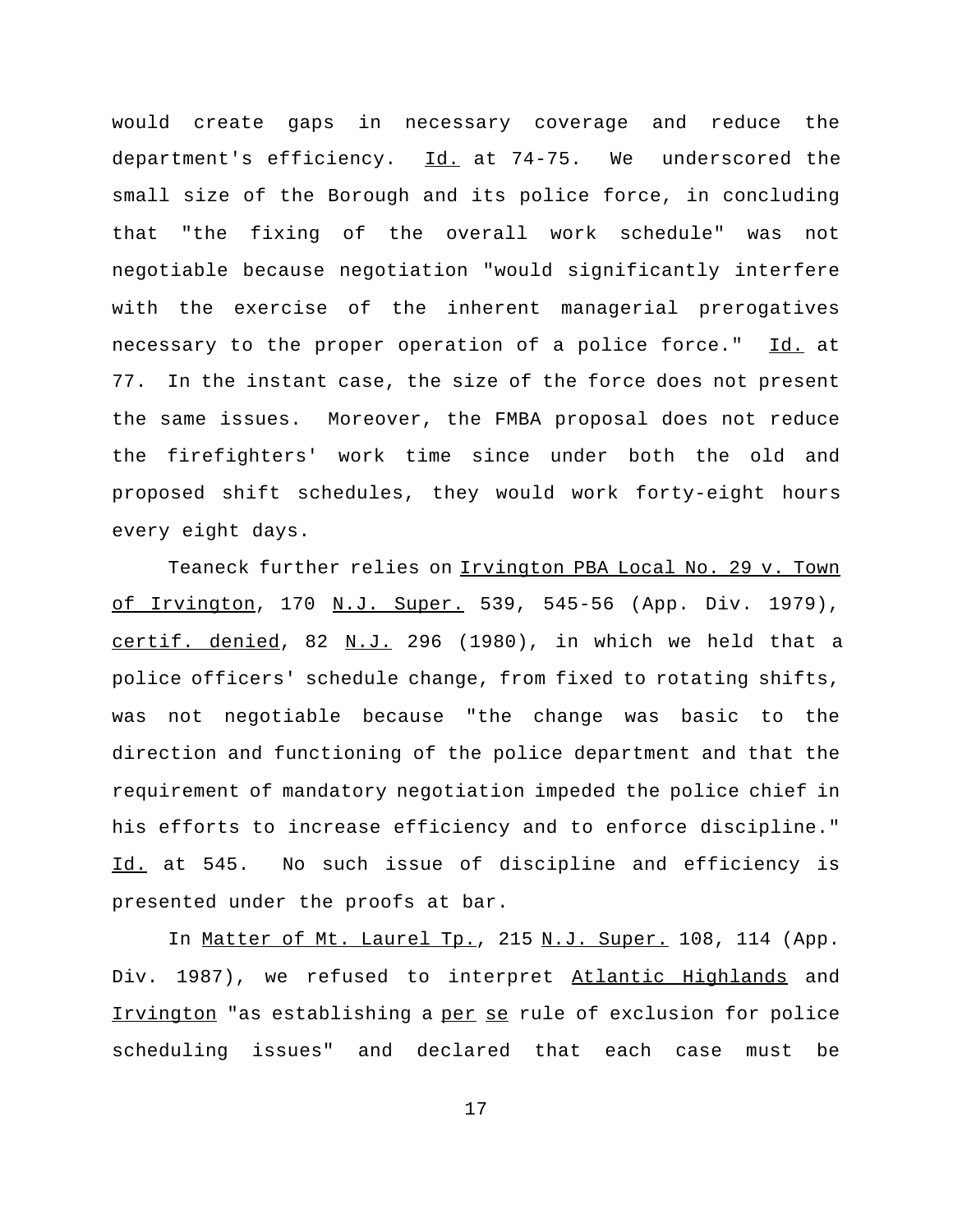determined individually under the balancing tet set forth in Local 195, supra, 88 N.J. at 401-05. We also noted the comment in Local 195 that "rates of pay and working hours" were "prime examples of subjects" that were negotiable. Id. at 403.

Our holding in Mt. Laurel was that the union's proposal to reduce to writing a work schedule already in effect was negotiable. We emphasized that the Township submitted no facts in support of its position and failed to meet its burden "to advance reasons in support of its need, from a policy making point of view, to unilaterally control police work hours." Mt. Laurel, supra, 215 N.J. Super. at 115. Moreover, unlike Highlands and Irvington, the assertions by the public employer that the proposed changes would impact efficiency and discipline were challenged. Id. at 114.

PERC has also considered issues of police and fire scheduling to be a proper subject for mandatory negotiation. In In re Tp. of Maplewood and Maplewood FMBA Local No. 25, 23 NJPER 106, 113-14 (¶28054 1997), PERC held that the FMBA's proposal to change from the  $14/10$  to the  $24/72$  shift was negotiable. While avoiding the merits of the shift change, the Commission concluded that the employer's concerns were "not so compelling and so incontrovertible as to warrant cutting off negotiations and the interest arbitration process altogether." Id. at 114. The decision is silent as to whether the superior officers were on the same 24/72 schedule as the other firefighters.

PERC has held that a shift change is not negotiable when it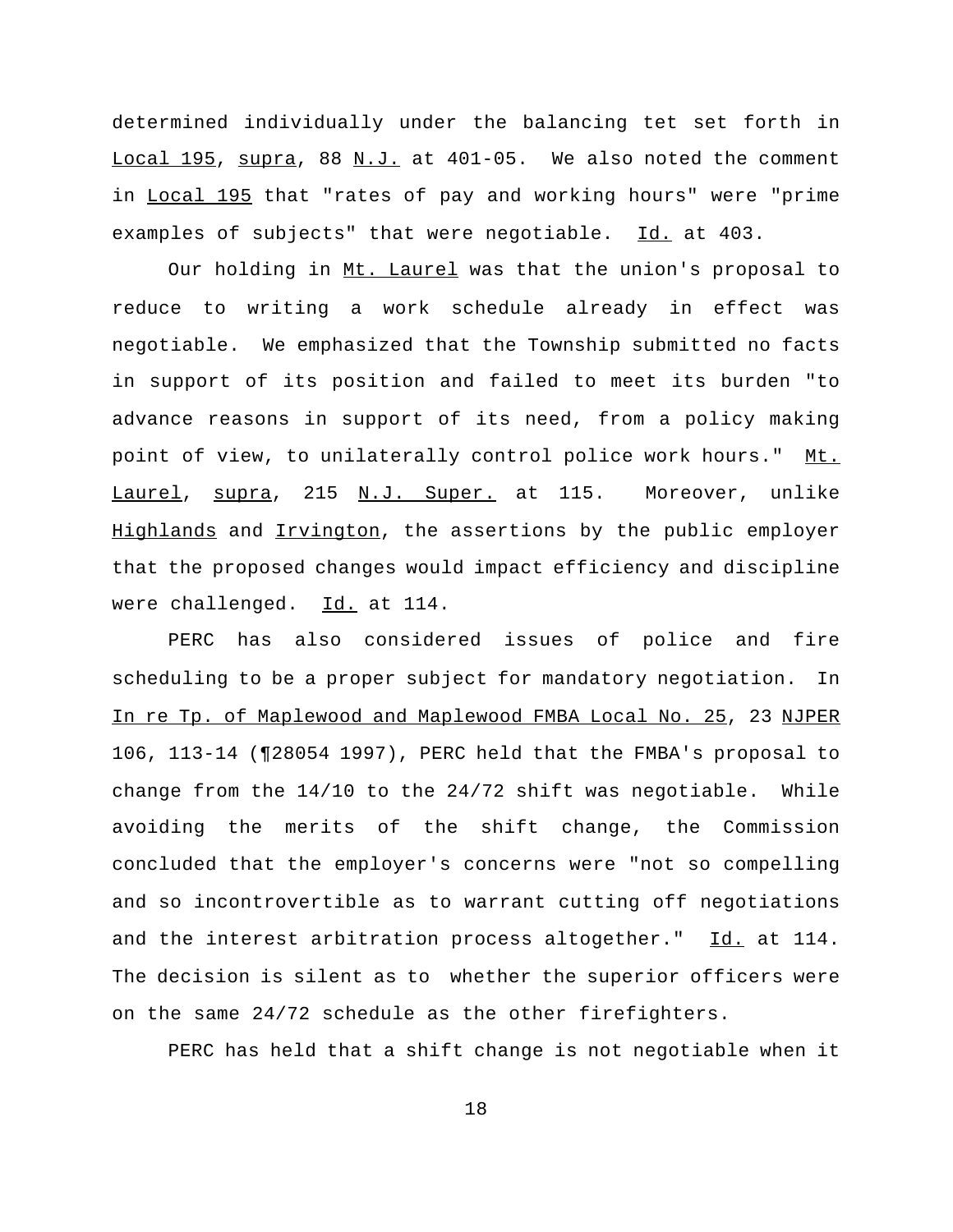would result in different shifts for supervisors and rank-andfile. In In the Matter of City of Newark and Prf'l Fire Officers' Ass'n, Local 1860, 14 NJPER 248 (¶19092 1988), the officers proposed to change to the 24/72 shift while the firefighters remained on the 14/10. PERC determined that the superior officers would not be able to supervise firefighters effectively, and the proposal was therefore not negotiable. Id. at 249-50. Similarly, in In re Bor. of Closter and PBA Local 233, 11 NJPER 132 (¶16059 1985), the Borough required patrol officers to begin and end their shifts three hours earlier, so that their shifts would conform to those of the superior officers. PERC held that the change was not negotiable because it was "necessary for effective supervision and to enable the force to function effectively as a unit." Id. at 135.

We determine that Teaneck's need for effective supervision should not preclude negotiability of a change to a 24/72 shift for firefighters. Mt. Laurel rejected a per se rule for exclusion of police work schedules from the scope of negotiations, and work hours are a negotiable term and condition of employment for both police officers and firefighters under N.J.S.A. 34:13A-16g(2) and (8). Therefore, the question is whether the proposed work schedule would so impede governmental policy to foreclose the issue for arbitration. Local 195,  $\frac{\text{supra}}{\text{supra}}$ , 88 <u>N.J.</u> at 401-02. We hold that the issue is negotiable in the instant case. Special circumstances such as presented in Atlantic Highlands and Irvington are absent. The arbitrator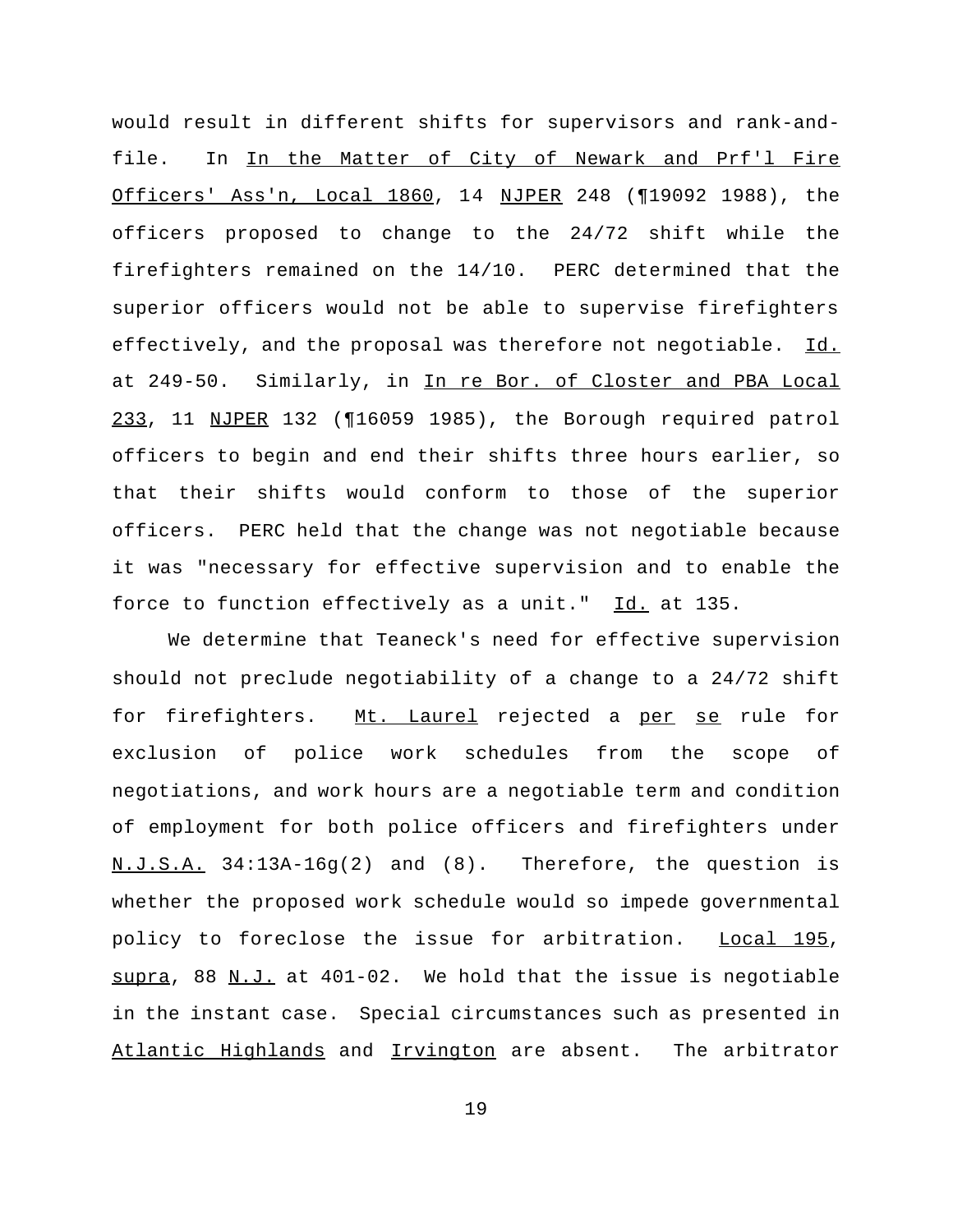could consider the arguments pro and con with respect to a proposed work schedule for firefighters which is common throughout the State and whether the claim of increase in personal safety of firefighters and safety of the public outweighs the municipal concerns of efficiency and supervision under the balancing test of Local 195.

Teaneck argues that the fact that the fire officers' contract which maintains the 10/14 schedule forecloses the issue of a 24/72 work schedule for the rank-and-file from mandatory negotiations because of the "chaos" which would result from the firefighting units working on different schedules. However, it is within the power of Teaneck to negotiate the 24/72 schedule for both units if it chooses to do so. The record does not indicate that the officers sought the 24/72 shift and received an adverse determination in interest arbitration under the Reform Act. Under N.J.S.A. 34:13A-5.3 a modification of the officers' contract governing workday conditions could be renegotiated if Teaneck desired.

We conclude, therefore, that PERC was correct in determining that the issue of work schedules for rank-and-file firefighters was not foreclosed as a managerial prerogative and was subject to mandatory negotiations or interest arbitration.

We now turn to the issue on cross-appeal by the FMBA from PERC's modification of the decision of the arbitrator so as to delay the implementation of the 24/72 shift until the same schedule was adopted for both officers and rank-and-file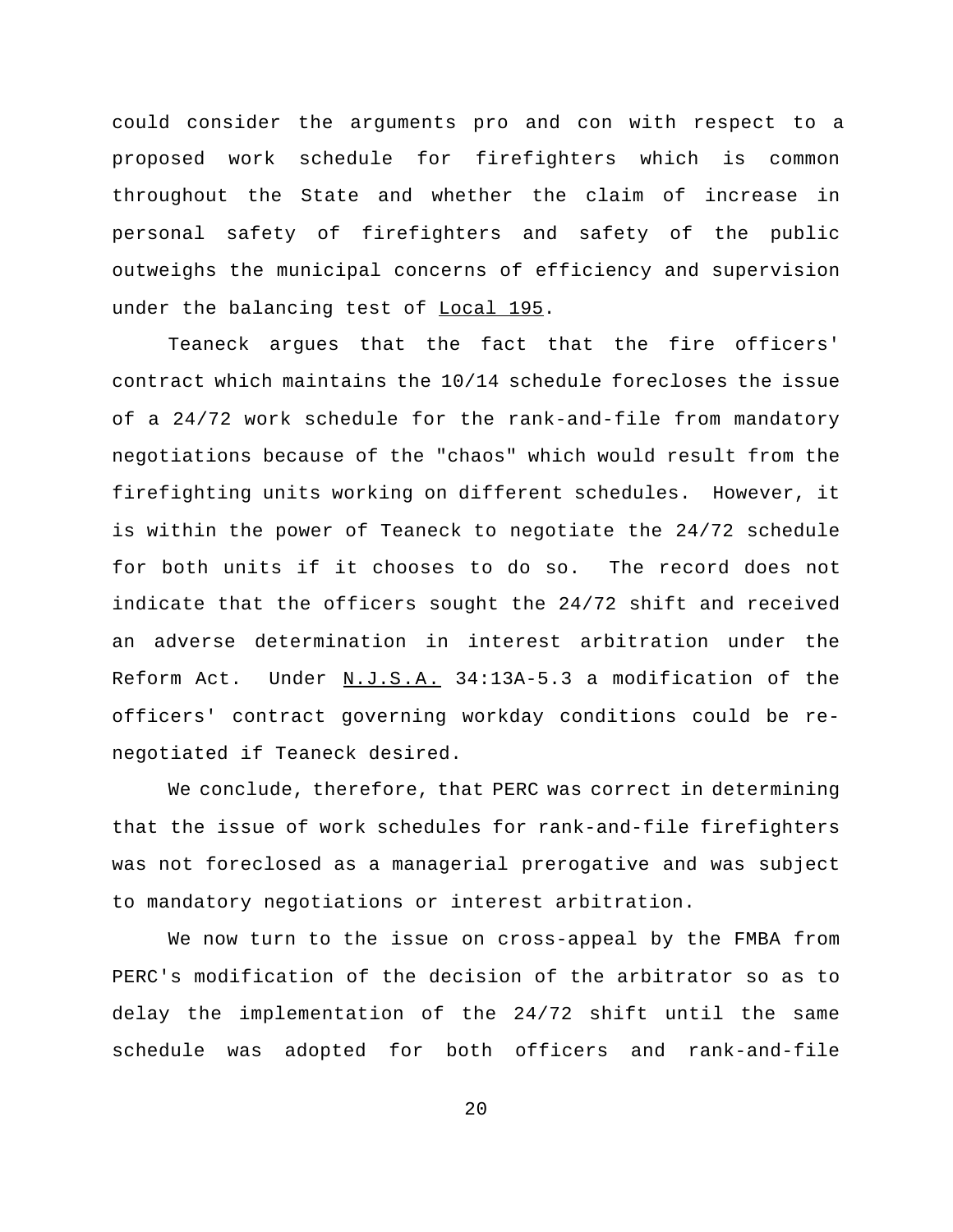firefighters.<sup>4</sup> The FMBA contends that PERC exceeded its scope of review and improperly substituted its judgment for that of the arbitrator by modifying the arbitrator's fact findings which were based on substantial credible evidence in the record. The FMBA also argues that PERC's modification of the award constitutes an illegal parity clause and improperly links supervisory and non-supervisory units.

PERC counters that it did not modify the arbitrator's fact findings but instead established guidelines for implementation of work schedule changes. It also asserts that it was justified in linking the schedule change between the officers' and line firefighters' units because it would impair supervision to have the two units work a different schedule. Teaneck does not address this issue.

The Reform Act authorizes PERC to decide appeals of interest arbitration awards. It may "affirm, modify, correct or vacate the award or may, at its discretion, remand the award to the same arbitrator." N.J.S.A. 34:13A-16f(5)(a). Absent violation of standards of conduct, PERC's appellate role is to determine whether the arbitrator considered the criteria in N.J.S.A. 34:13A-16(g) governing the issuance of an interest arbitration award and rendered a reasonable determination of the issue or issues at impasse that was supported by substantial evidence in the record. Hillsdale PBA Local 207 v. Bor. of Hillsdale, 137

We are advised that the contract with the fire officers expires in 2004.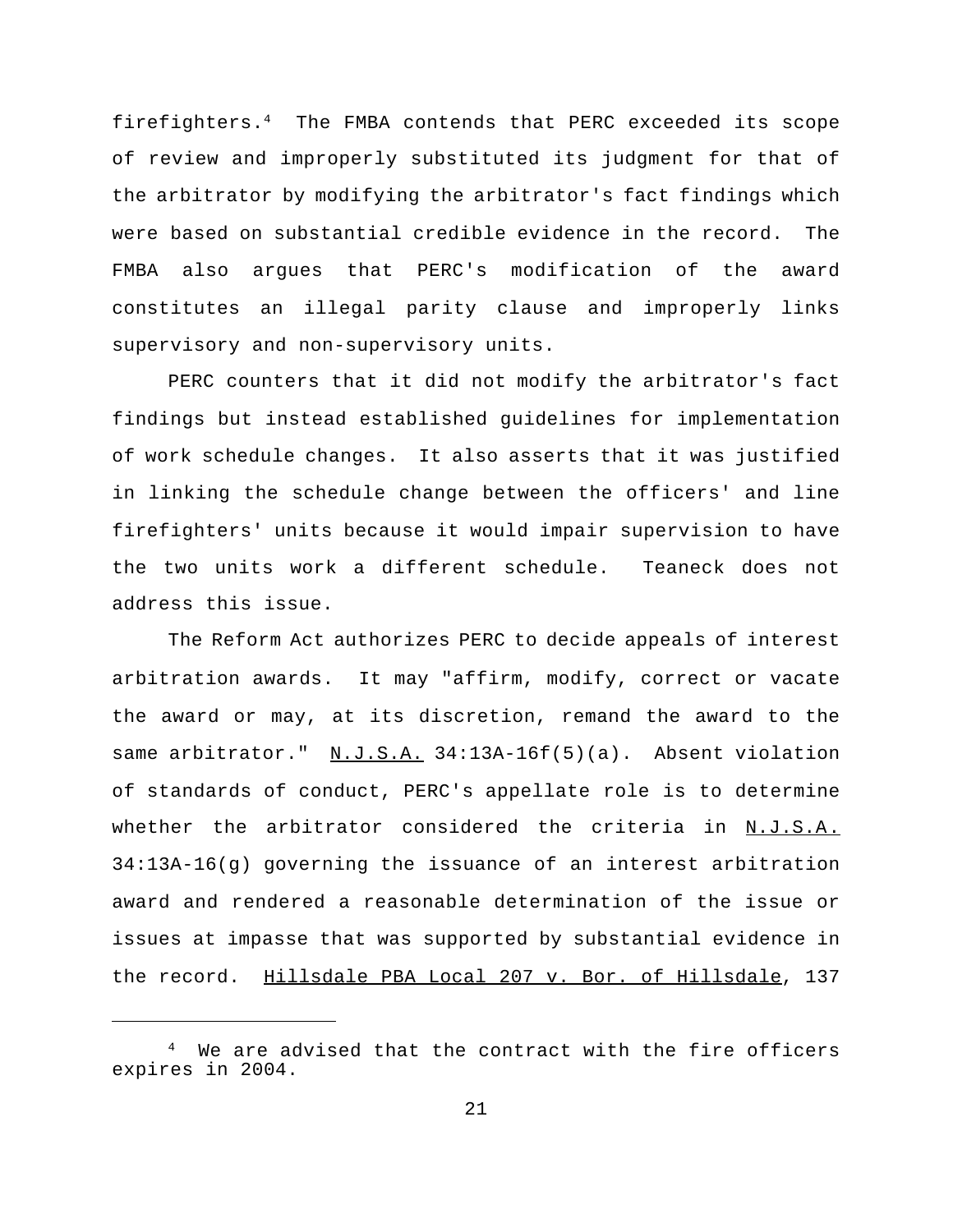N.J. 71, 82 (1994); In the Matter of Cherry Hill Tp. and FOP Lodge 28, 23 NJPER 287 (¶28131 1997); In the Matter of Bor. of Bogata and PBA, Local 86, 24 NJPER 454 (¶29210 1998); In the Matter of Borough of Allendale and PBA Local No. 217, 24 NJPER 216 (¶29103 1998).

In reviewing Begin's decision PERC upheld his statutory findings as well as his evidential findings of the substantial benefits for adoption of the 24/72 schedule on a trial basis. However, it modified the arbitrator's award based on its concern as to whether supervision would be impaired with the rank-andfile firefighters in a different schedule from the superior officers. By its decision PERC provided direction to interest arbitrators to conduct a factual analysis on the question of supervisory impairment where the work schedule proposal results in differing work schedules for firefighters.

PERC noted that its only decisions dealing with a similar change of schedule proposal resulting in different shifts for supervisors and rank-and-file were scope of negotiations decisions where the merits of the proposals were not discussed. See Maplewood, supra, 23 NJPER at 110-14; Bor. of Closter, supra, 14 NJPER at 135. It refused to adopt Teaneck's position that the resulting different shifts rendered the FMBA's proposal non-negotiable, stating "we do not hold that a proposal that would result in different work schedules for superior officers and rank-and-file is not mandatorily negotiable as a matter of law." However, it added the following standard for arbitrators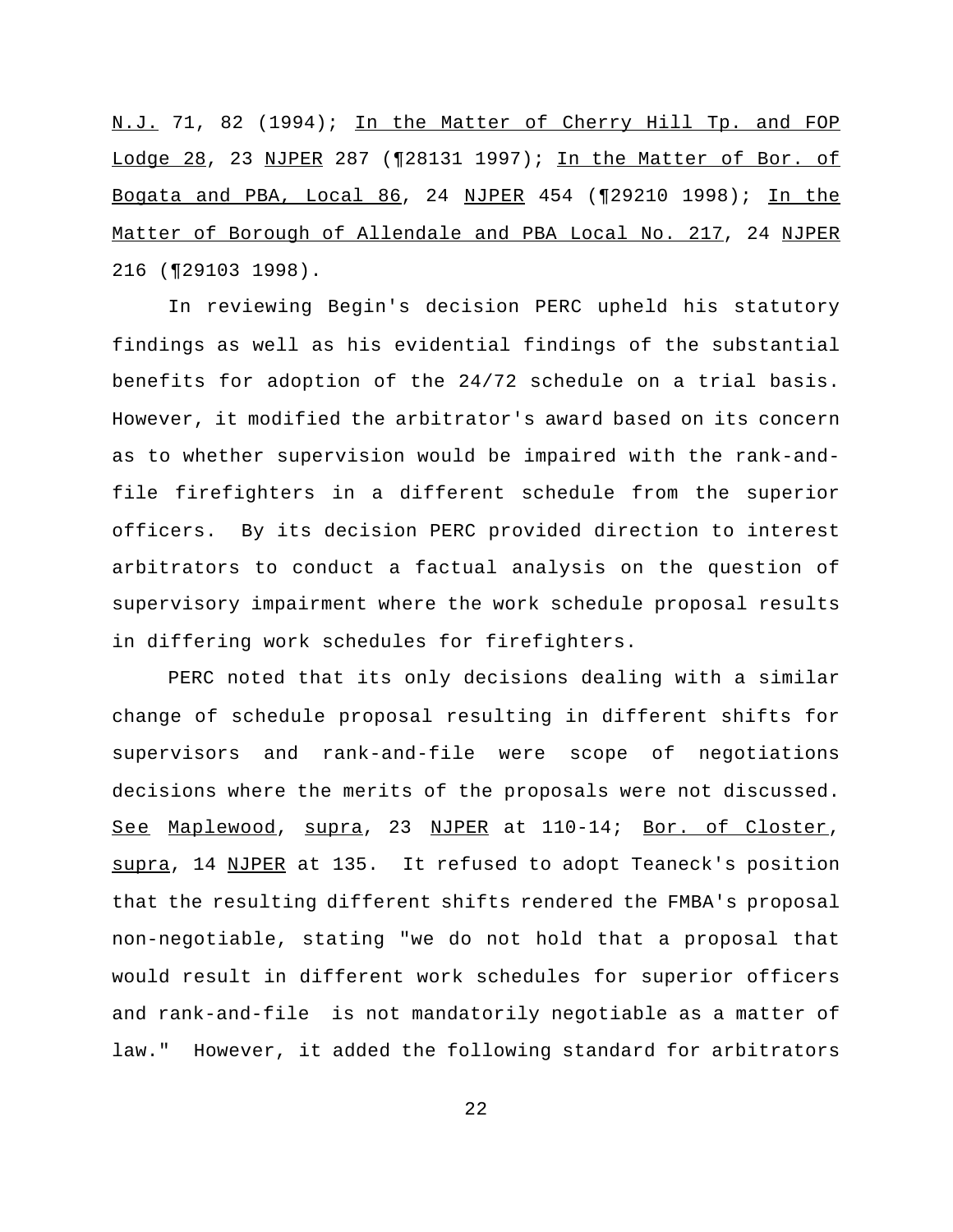## in such cases:

[A]n arbitrator may award such a proposal only if he or she finds that the different work schedules will not impair supervision or that, based on all the circumstances, there are compelling reasons to grant the proposal that outweigh any supervision concerns.

PERC acknowledged that the arbitrator properly placed the burden on the FMBA to justify its proposal, but then stated

> However, [the arbitrator] did not have the benefit of this opinion clarifying the<br>relationship between our scope-ofrelationship between our scope-ofnegotiations case law and the interest arbitration process, and we find more weight should have been given to the fact that the proposal would result in different work<br>schedules for the two units. At the same schedules for the two units. time, the FMBA offered undisputed evidence as to the potential benefits of the 24/72 schedule. Absent the supervision issue, we would find that the arbitrator's decision to award the proposal on a trial basis was a reasonable determination of the issues, N.J.S.A. 34:13A-16g, that was supported by substantial credible evidence in the record as a whole.

Rather than remand the matter back to the arbitrator for reevaluation in light of its new guideline, PERC stated:

> In this posture we will exercise our authority under  $M.J.S.A.$  34:13A-16f(5)(a) and modify the award to provide that the 24/72 work schedule shall be implemented only if and when the 24/72 schedule is adopted for the superior officers' unit.

The upshot of PERC's application of its new standard by modifying the arbitrator's award rather than remanding it for reconsideration is that although the FMBA proposal was found to provide greater health and safety benefits, it is held captive to the results of future negotiations between the Township and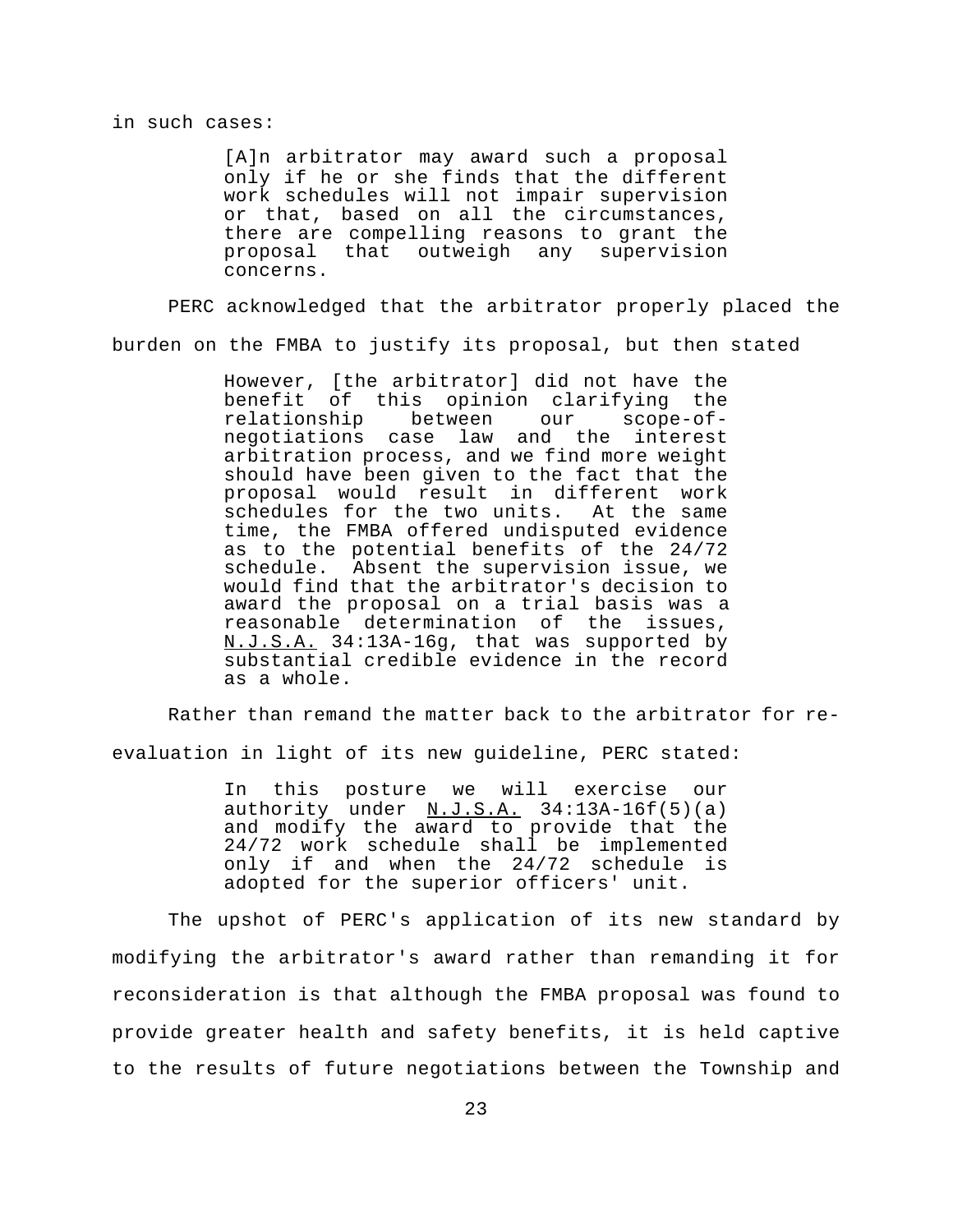the much smaller unit of superior officers who apparently favor the 24/72 schedule but whose other concerns and priorities may differ from the rank-and-file.

By tying the rank-and-file to the superior officers, the PERC decision entwines the future collective bargaining of each unit. When Teaneck considers the proposal of the fire officers to change to the 24/72 shift, if the officers make such a proposal in 2004, Teaneck will inevitably consider that if it agrees, it must also grant the shift change to the FMBA. The FMBA will thus have an impact on the negotiations between Teaneck and the officers. Further, the officers will have an impact on future negotiations between Teaneck and the FMBA, because any FMBA proposal to change to the 24/72 shift will depend on the officers' obtaining this same benefit.

From a practical standpoint PERC's decision dooms the FMBA rank-and-file to continuation on the 10/14 shift in perpetuity so long as the Township continues to oppose the change to a 24/72 shift for the officers, even though the FMBA proved in contested hearings before the arbitrator that the 24/72 schedule is superior in several ways including increased safety and health benefits for firefighters as well as greater safety to the general public. By its postponement of a trial period for the 24/72 schedule, PERC has sent FMBA's proposal off to a political never-never land. Such a result is both arbitrary and unreasonable.

We also find that PERC departed from its proper scope of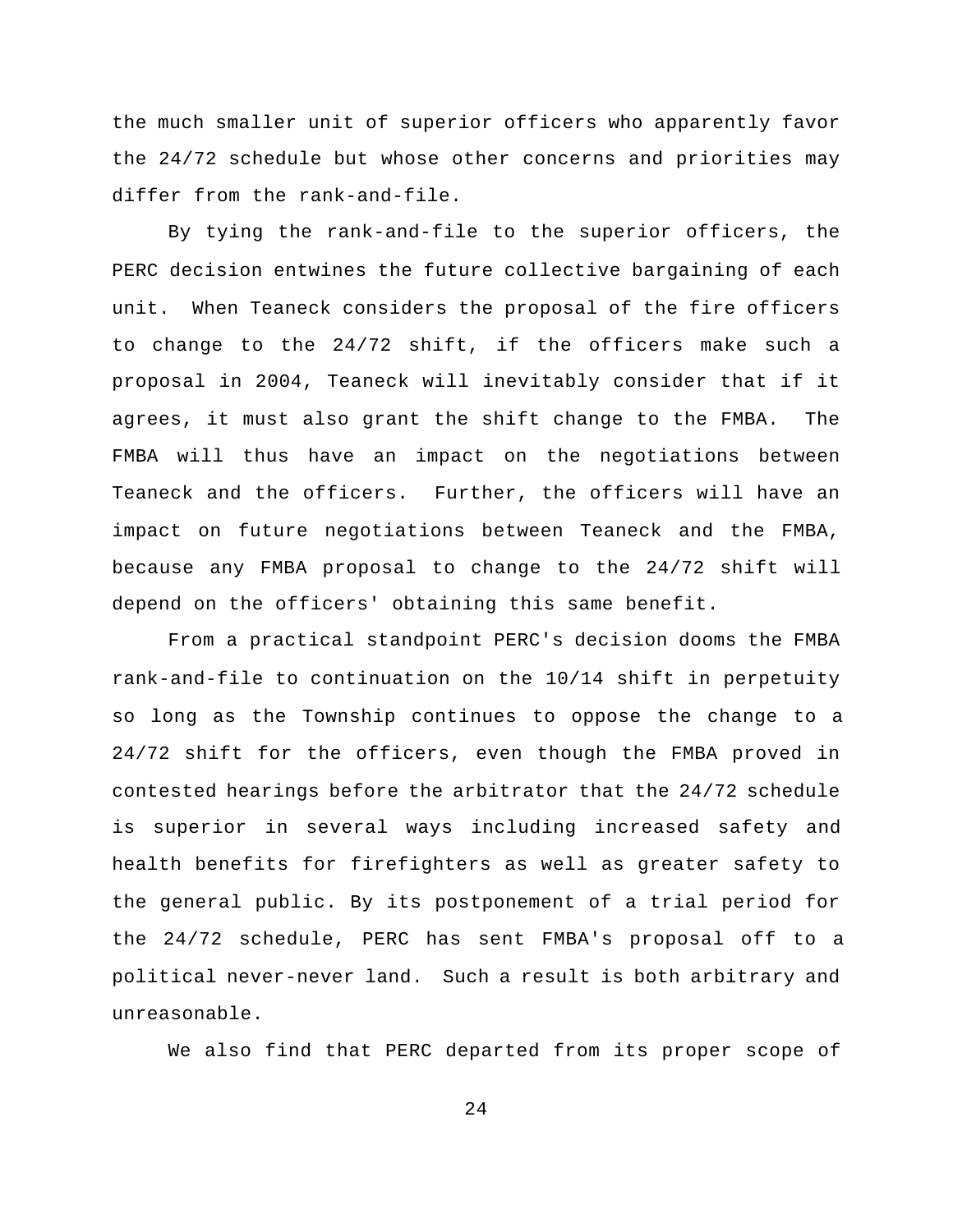review of an arbitration decision under the Reform Act. In Cherry Hill, supra, 28 NJPER at 289 the Commission described its role on review of an interest arbitration award as follows:

> [T]he reform statute vests the arbitrator with the responsibility to weigh the evidence and fashion an award. We will not disturb the arbitrator's exercise of discretion in weighing the evidence unless<br>an appellant demonstrates that the an appellant demonstrates that the arbitrator did not adhere to the standards in the reform statute or the Arbitration Act or shows that the award is not supported by substantial credible evidence in the record as a whole.

PERC's decision sub judice recognizes that the arbitrator considered the statutory criteria of N.J.S.A. 34:13A-16g and finds substantial evidence in support of his findings as the superior benefits of the 24/72 shift. However, it adds that "more weight should have been given to the fact that the proposal would result in different work schedules for the two units."

In fact, a review of the arbitrator's decision indicates that the different work schedules was given significant consideration by the arbitrator. He gave attention to the testimony of Chief Norton about potential supervisory problems and noted that the Chief indicated that the 24/72 schedule was manageable with additional staff. In determining that the benefits of the 24/72 schedule were worthy of a trial basis, the arbitrator was clearly mindful of supervisory concerns. The comment of PERC that "more weight" should have been given to the consequences of different work schedules for the two units is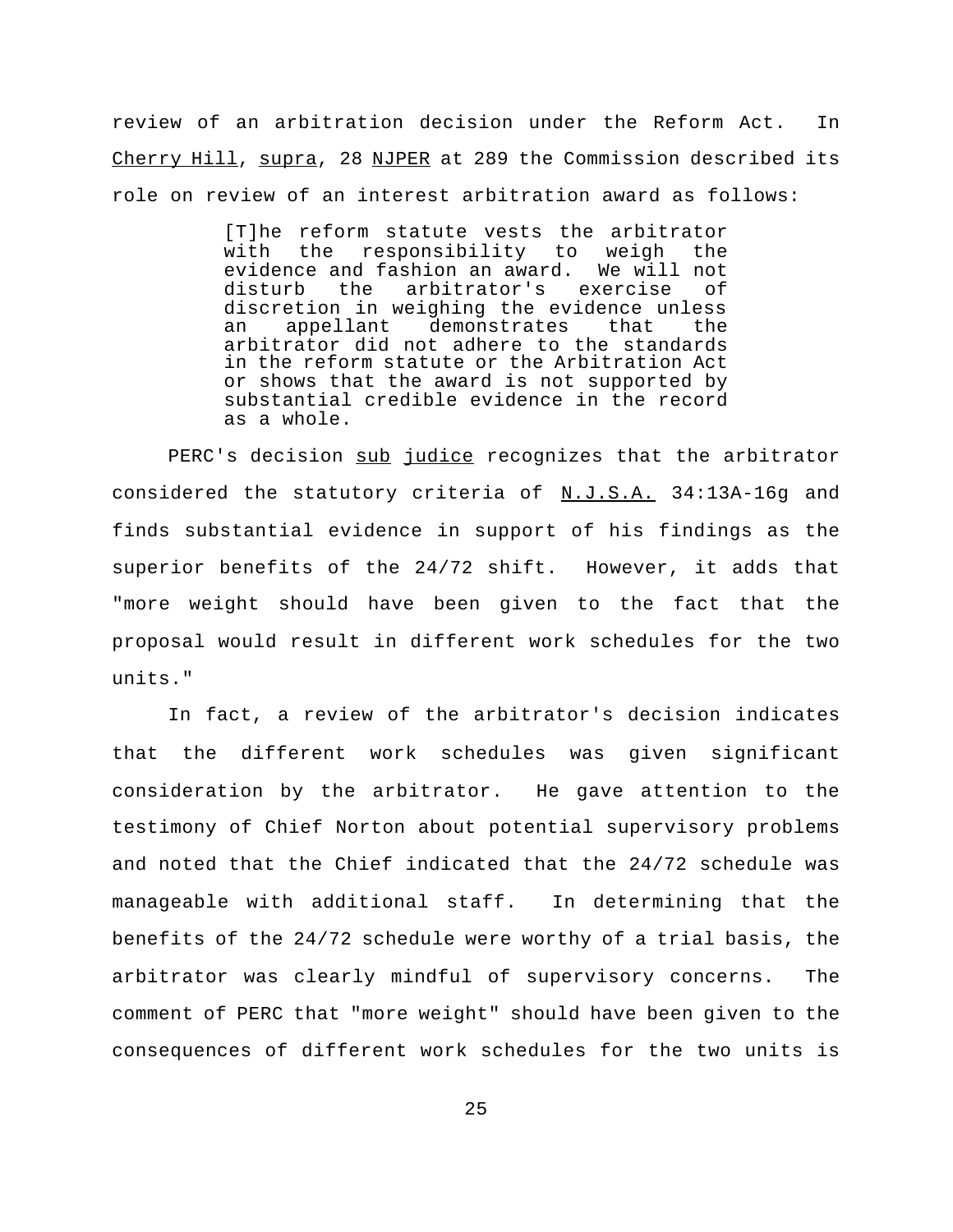comprehensible only as a sub silentio finding by PERC that supervision would be impaired, which was in contrast to the finding by the arbitrator that the two schedules could not be "unworkable."

In its argument on appeal PERC argues that it did not engage in fact finding. It contends that the arbitrator's decision indicated "in effect a finding that supervision would be impaired by different schedules" so that there was a basis to modify the sward rather than remand the matter to the arbitrator. But what the arbitrator said was quite different. He found as follows:

> Although the record indicates that different schedules for the Fire Officers and the Firefighters would not be unworkable, the Arbitrator believes that supervisory efficiency and teamwork would be best served if the Fire Officers and Firefighters worked the same schedule, **and he recommends that the parties responsible for that decision consider implementing a common schedule**. (Emphasis in original.)

We find no error in PERC establishing its new guideline or standard in care of this nature. However, we find that by modifying the arbitrator's award in this fashion rather than remanding to the arbitrator, PERC exceeded the scope of its review, improperly foreclosed the arbitrator from applying its new guideline to his factual findings, and effectively deprived the FMBA from consideration of the 24/72 schedule on the trial basis awarded by the arbitrator .

We reverse PERC's order and remand to the Commission to